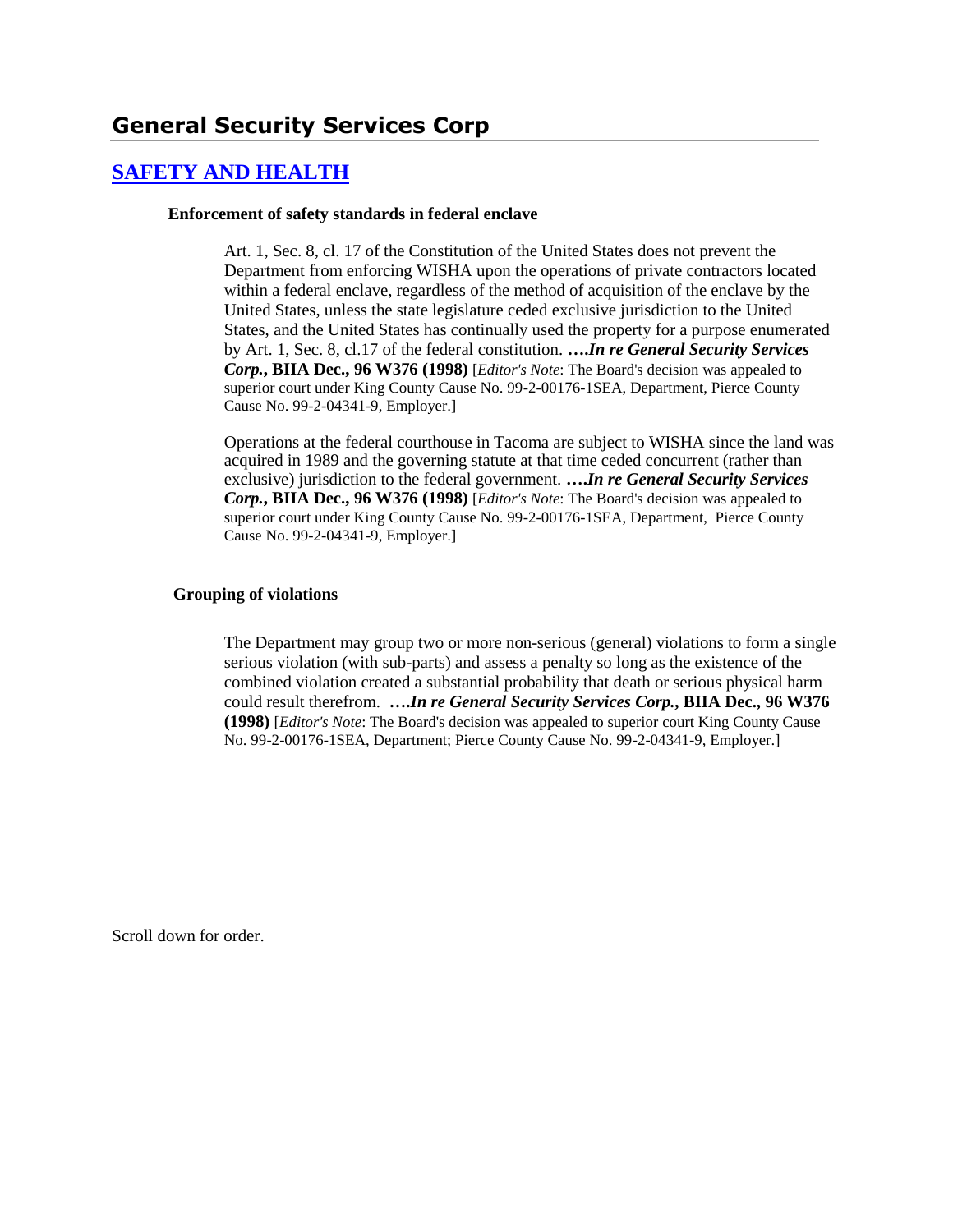| BEFORE THE BOARD OF INDUSTRIAL INSURANCE APPEALS<br><b>STATE OF WASHINGTON</b>                                    |                                                                                                                                                    |                                                                                           |  |
|-------------------------------------------------------------------------------------------------------------------|----------------------------------------------------------------------------------------------------------------------------------------------------|-------------------------------------------------------------------------------------------|--|
| IN RE:                                                                                                            | <b>GENERAL SECURITY SERVICES</b><br><b>CORPORATION</b>                                                                                             | <b>DOCKET NOS. 96 W376 &amp; 97 W463</b>                                                  |  |
| <b>CITATION &amp; NOTICE NOS. 115319824 &amp;</b><br>115191728                                                    |                                                                                                                                                    | <b>DECISION AND ORDER</b>                                                                 |  |
| APPEARANCES:                                                                                                      |                                                                                                                                                    |                                                                                           |  |
| <b>Employer, General Security Services Corporation, by</b><br>Davis, Wright & Tremaine, per<br>Michael J. Killeen |                                                                                                                                                    |                                                                                           |  |
|                                                                                                                   | <b>Employees of General Security Services Corporation, by</b><br>Northwest Federal Court Security Officers Union, per<br>Edwin H. White, President |                                                                                           |  |
|                                                                                                                   | Department of Labor and Industries, by<br>The Office of the Attorney General, per<br>James M. Hawk, Assistant                                      |                                                                                           |  |
|                                                                                                                   |                                                                                                                                                    | Docket No. 96 W376 is an appeal filed on September 20, 1996, with the Board of Industrial |  |
| Insurance Appeals by the employer, General Security Services Corporation, from Corrective Notice                  |                                                                                                                                                    |                                                                                           |  |
| of Redetermination (CNR) No. 115319824, dated September 4, 1996. The CNR affirmed Citation                        |                                                                                                                                                    |                                                                                           |  |
| and Notice No. 115319824, dated June 26, 1996, that cited the employer with one serious violation,                |                                                                                                                                                    |                                                                                           |  |
| containing four sub-parts, of regulations issued under the authority of the Washington Industrial                 |                                                                                                                                                    |                                                                                           |  |
| Safety and Health Act with a total penalty assessed equal to \$850. AFFIRMED AS MODIFIED.                         |                                                                                                                                                    |                                                                                           |  |
|                                                                                                                   |                                                                                                                                                    | Docket No. 97 W463 is an appeal filed on September 2, 1997, with the Board of Industrial  |  |

33 34 35 36 37 38 39 Insurance Appeals by the employer, General Security Services Corporation, from Citation and Notice No. 115191728, dated August 14, 1997. The Citation and Notice cited the employer with three serious violations of regulations issued under the authority of the Washington Industrial Safety and Health Act (WISHA) with a total penalty assessed equal to \$3,600. **VACATED.**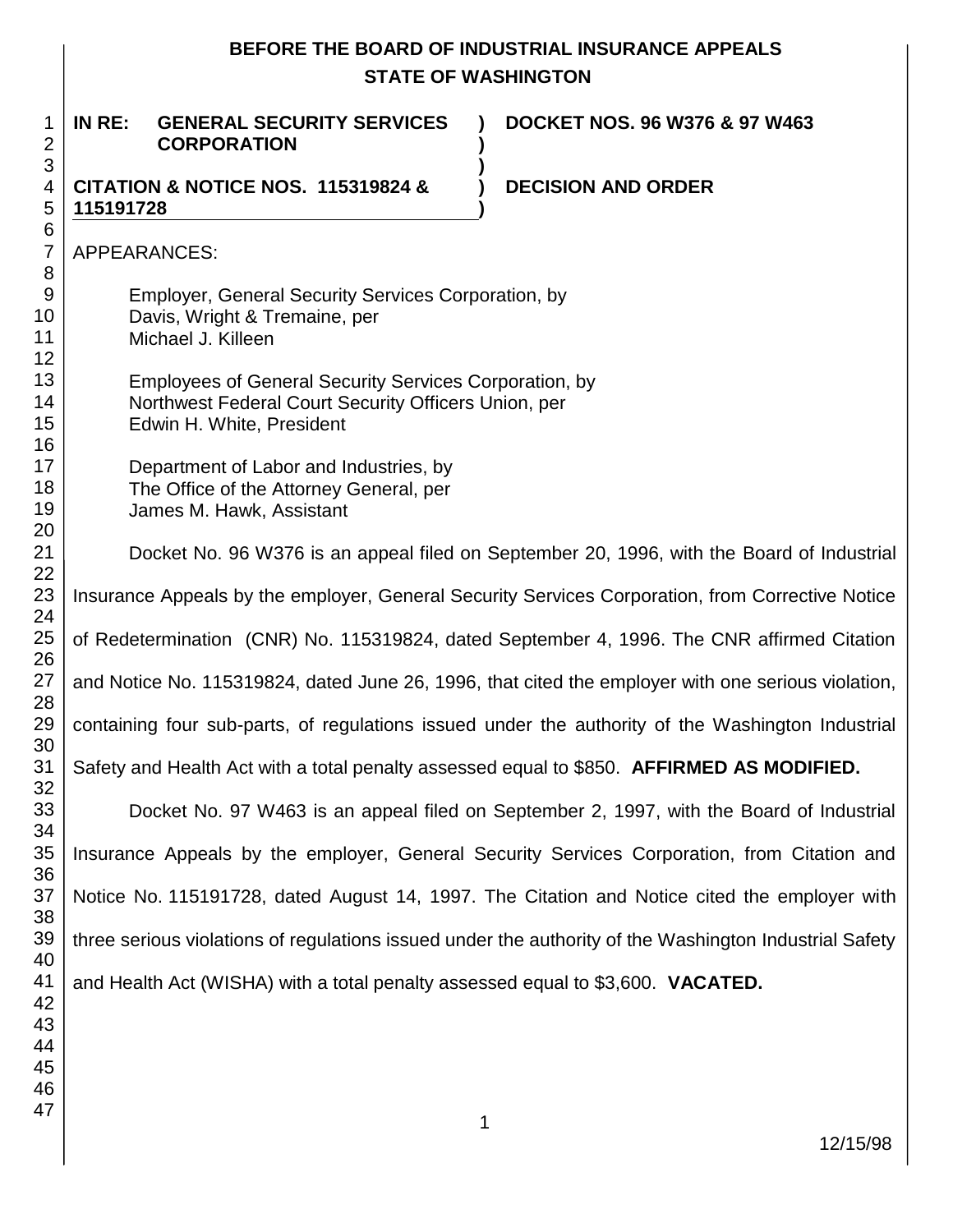#### **PROCEDURAL AND EVIDENTIARY MATTERS**

On December 19, 1997, the Department moved to amend Item No. 1-3 of Citation and Notice No. 115191728 by changing the cited safety standard from WAC 296-24-007501(1)(a) to WAC 296-24-07501(2)(a). The Department's motion is granted.

The employer submitted, as Exhibit No. 10, a one-page "memorial" dated August 30, 1996, from a Department employee to an assistant attorney general, the Department's legal representative. The Department objected to the admission of Exhibit No. 10 on grounds of attorney-client privilege and relevance. The attorney-client privilege normally applies to prevent the discovery and use of such documents at trial. However, the Department waived this privilege by disclosing this document while complying with a public disclosure request. The waiver of the privilege occurs even when, as here, the disclosure of the document was accidental or due to a clerical error. Nonetheless, Exhibit No. 10 remains rejected pursuant to ER 402 inasmuch as its contents are irrelevant.

The September 23, 1997 deposition of compliance officer Don Lofgren was published without objection during the January 5, 1998 hearing. Pursuant to CR 32(a)(2), there are no restrictions on the usage of this deposition. It is in evidence for all purposes, not merely for impeachment of the deponent. Deposition Exhibit No. 2 is renumbered as Exhibit No. 22 and is admitted. Deposition Exhibit No. 1 is noted to be part of Exhibit No. 3 and has already been admitted under that number. Deposition Exhibit No. 3 is noted to be the same as Exhibit No. 10 and remains rejected under that number.

On November 16, 1998, we reopened the record of these appeals, pursuant to RCW 51.52.102, in order to obtain evidence necessary to the disposition of one of these appeals, Docket No. 97 W463. At the hearing held on November 16, 1998, a document previously marked for identification as Exhibit No. 12 that was withdrawn, was admitted as Exhibit No. 12. Thereafter,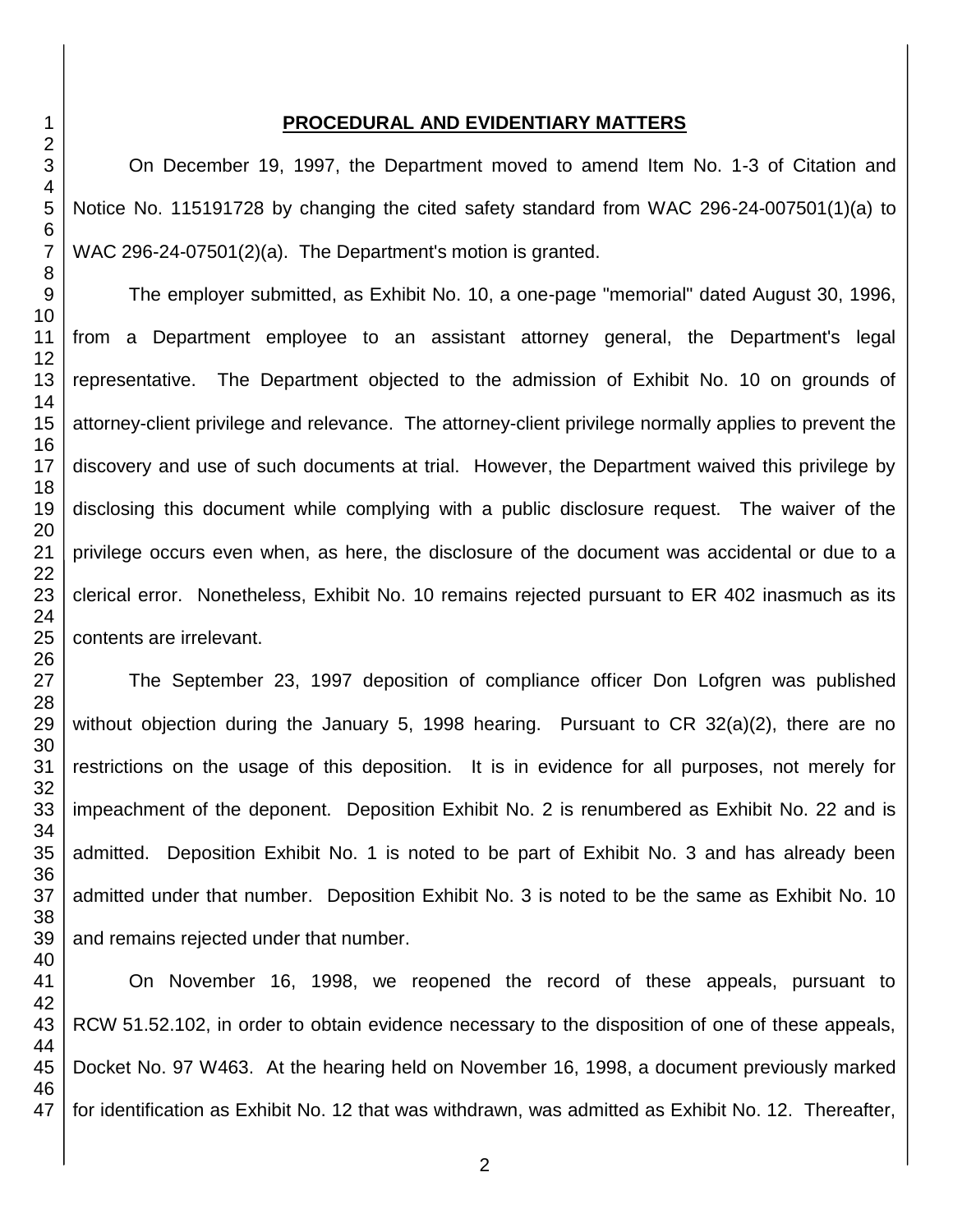the employer, employees and Department waived the presentation of additional evidence and the record was closed.

As part of its Petition for Review, the Department submitted declarations of Stephen M. Cant and John R. Spear with accompanying documents for inclusion in the hearing record. This proffered material is rejected as untimely.

## **DECISION**

Pursuant to RCW 51.52.104 and RCW 51.52.106, this matter is before the Board for review and decision on timely Petitions for Review filed by the employer, General Security, its employees, and the Department of Labor and Industries, to a Proposed Decision and Order issued on May 27, 1998, in which CNR No. 115319824, dated September 4, 1996, and Citation and Notice No. 115191728, dated August 14, 1997, were vacated. We have granted review to consider a large number of issues, including the Department's jurisdiction and authority to enforce WISHA under the following circumstances.

On August 13, 1937, the United States purchased the 1010  $5<sup>th</sup>$  Avenue property in Seattle, on which the federal courthouse was erected. In 1989, the United States acquired the Union Station Building at 1717 Pacific Avenue in Tacoma through a 30-year lease with an option to buy for a nominal amount at the end of the lease term. The purpose of this acquisition was to renovate and use the buildings thereon as a federal courthouse. In 1996 and 1997, the buildings at both of these locations were being used as federal courthouses.

 General Security Services Corporation (GSSC) is a Minnesota corporation that employs Court Security Officers (CSOs) in federal courthouses in Tacoma and Seattle (including the bankruptcy courthouse in Seattle) and in other western states. GSSC has fewer than 50 employees in the State of Washington. GSSC contracts with the United States Marshal Service (USMS) to assist it in providing security in those federal facilities. CSOs monitor courthouse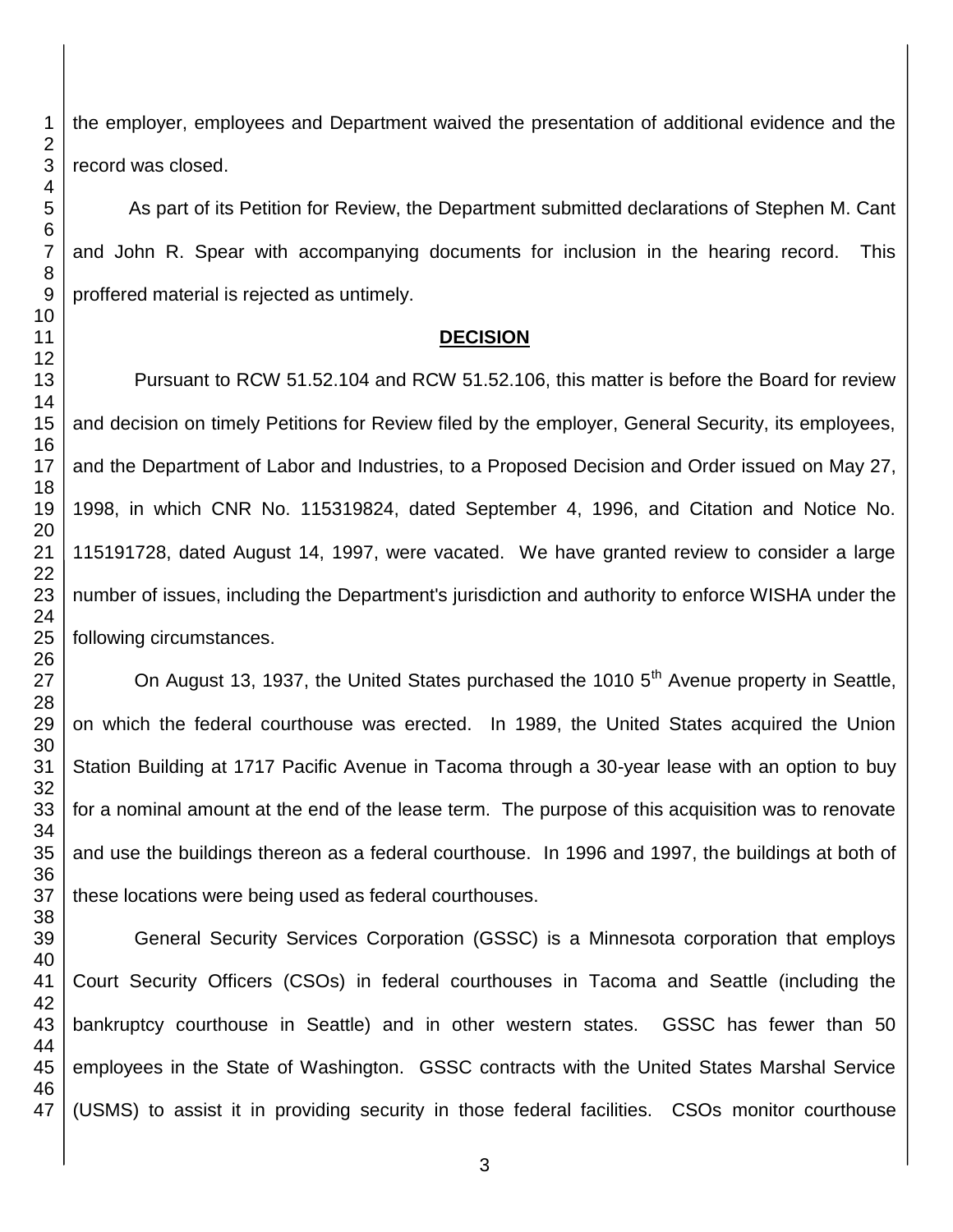entrances, a function that requires them to operate x-ray machines and metal detectors provided by the USMS. CSOs also conduct foot patrols throughout the courthouses, monitor trials held at the courthouses and assist the USMS with prisoners in transit within the courthouses and during trials. CSOs generally have considerable experience in law enforcement before they are hired by GSSC. General Security pays them, provides their uniforms and supervises them in a limited fashion. The CSOs are deputized by the USMS. Each CSO carries identification while on duty within the courthouses identifying him or her as a "Special Deputy U.S. Marshal Court Security Officer." The USMS requires them to go to a federal training school for orientation training. The USMS provides the weapons and equipment carried by CSOs while on duty. The USMS has a firearm or deadly force policy with which the CSOs must comply. The USMS requires that each CSO annually qualify on the shooting range with the firearm it assigns to him or her. The USMS determines the type and style of uniform that CSOs wear while on duty, the locations at which they are stationed and the hours they work. GSSC has the power to hire and fire CSOs, but they are subject to multiple background checks conducted by the USMS. The USMS can refuse to allow a CSO to work at the courthouses for disciplinary or other reasons. This is tantamount to firing the CSO inasmuch as the only GSSC workplaces within this state are federal courthouses.

The first issue we address is whether the Department has jurisdiction to enforce safety regulations promulgated under the authority of the Washington Industrial Safety and Health Act (WISHA) of 1973 upon a private company who contracts with the United States government to provide services solely within United States courthouses. This issue requires interpretation of the United States Constitution art. I, § 8, cl. 17.

United States Constitution art. I, § 8, cl. 17 of the Constitution of the United States confers upon the United States Congress the power:

> To exercise exclusive legislation in all cases whatsoever, over such district (not exceeding ten miles square) as may, by cession of particular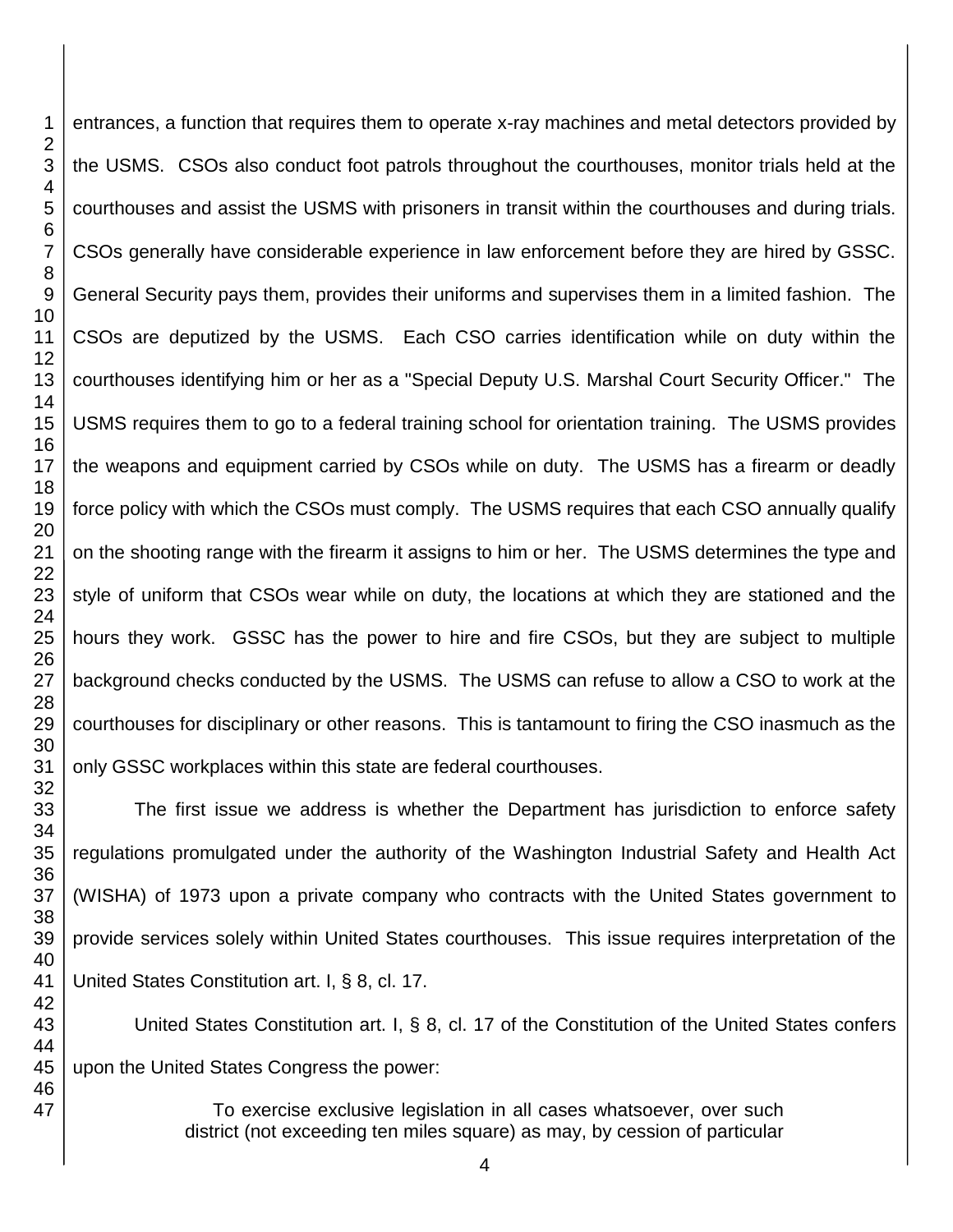states, and the acceptance of congress, become the seat of the government of the United States, and to exercise like authority over all places purchased by the consent of the legislature of the state in which the same shall be, for the erection of forts, magazines, arsenals, dock yards, and other needful buildings;

Exclusive "legislation" is the same thing as exclusive "jurisdiction." *Fort Leavenworth R. Co. v. Lowe*, 114 U.S. 525 (1884). This provision essentially is reiterated by Article XXV of the Constitution of the State of Washington.

The Washington State Supreme Court has interpreted this constitutional provision in the context of the Department's power to enforce WISHA upon the operations of a private contractor performing work solely within a federal enclave. The federal enclave in question was Mt. Rainier National Park, over which the state legislature ceded exclusive jurisdiction to the United States by enacting Rem. Rev. Stat. § 8110 (now codified as RCW 37.08.200). In *Department of Labor & Indus. v. Dirt & Aggregate, Inc.*, 120 Wn.2d 49 (1992), the Washington State Supreme Court determined that the federal government had obtained exclusive jurisdiction over the land within the boundaries of the national park. Because of the cession of exclusive jurisdiction, the State could not enforce safety and health regulations promulgated under WISHA within the park since the United States Congress had not granted the State such regulatory authority.

In the appeals before us, the Department has attempted to distinguish *Dirt & Aggregate* by noting that the federal enclave in that case, Mt. Rainier National Park, was ceded to the United States while the federal courthouses in Seattle and Tacoma were purchased and leased, respectively. However, the holding in *Dirt & Aggregate* was not dependent on the method by which the United States obtained the property, but instead upon the extent of jurisdiction over the property that was granted it by the state Legislature.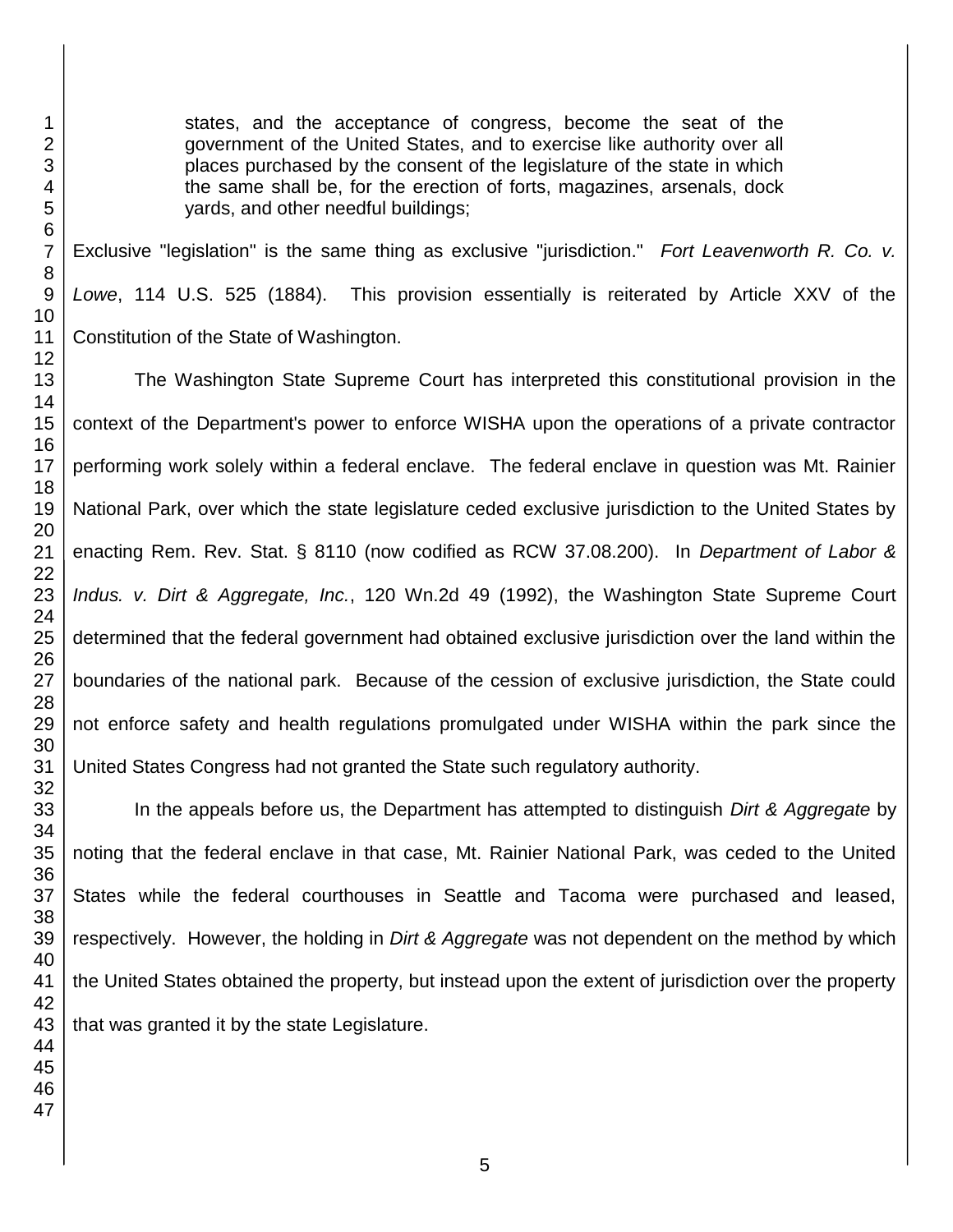Mere ownership by the federal government and use for public purposes of lands within a state, by itself, does not withdraw the lands from the jurisdiction of the state. *James v. Dravo Contracting Co.*, 302 U.S. 134, 82 L. Ed. 155, 58 S. Ct. 208 (1937). The two methods specified in art. I, § 8, cl. 17 of the Constitution of the United States by which the United States obtains jurisdiction over land within this and other states are cession (as in *Dirt & Aggregate*) and purchase by the consent of the legislature. Jurisdiction over property purchased by the federal government can be exclusive or concurrent. *Ryan v. State*, 188 Wash. 115 (1936). A state, by statute, may qualify its consent to federal jurisdiction by reserving for itself concurrent jurisdiction with the federal government over the land acquired. *Dravo Contracting Co*., 302 U.S. 134.

In our state, legislative consent for acquisition of property by the United States, along with the cession of jurisdiction over it, has been accomplished by statute. Initially, the jurisdiction acquired by the United States over property purchased in this state was exclusive. Rem. Rev. Stat. § 8108, adopted in 1891, stated:

> The consent of the state of Washington be and the same is hereby given to the acquisition by purchase or by condemnation, under the laws of this state relating to the appropriation of private property to public uses, by the United States of America, or under the authority of the same, of any tract, piece, or parcel of land, from any individual or individuals, bodies politic or corporate, within the boundaries or limits of this state, for the sites of locks, dams, piers, breakwaters, keepers' dwellings, and other necessary structures and purposes required in the improvement of the rivers and harbors of this state, or bordering thereon, or for the sites of forts, magazines, arsenals, docks, navy yards, naval stations, or other needful buildings authorized by any act of congress, . . . the consent herein and hereby given being in accordance with the seventeenth clause of the eighth section of the first article of the Constitution of the United States, and with the acts of congress in such cases made and provided; and the jurisdiction of this state is hereby ceded to the United States of America over all such land or lands as may have been or may be hereafter acquired by purchase or by condemnation, or set apart by the general government for any or either of the purposes before mentioned: Provided, that this state shall retain a concurrent jurisdiction with the United States in and over all tracts so acquired or set apart as aforesaid, so far as that all civil and criminal process that may issue under the authority of this state against any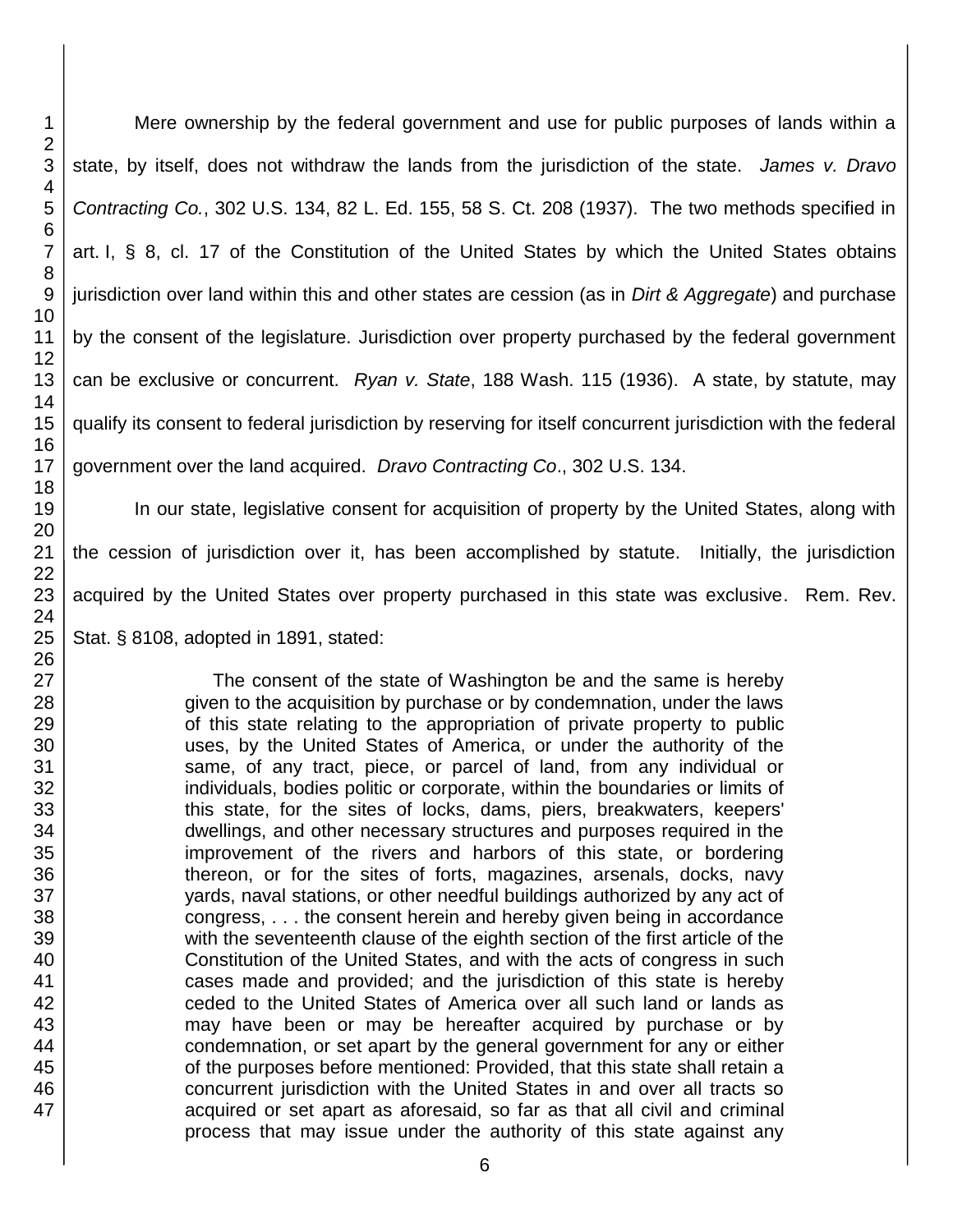person or persons charged with crimes committed, or for any cause of action or suit accruing without the bounds of any such tract, may be executed therein, in the same manner and with like effect as though this assent and cession had not been granted."

The use of the term "concurrent" in Rem. Rev. Stat. § 8108 did not change the nature and extent of the federal government's jurisdiction from exclusive to concurrent. *See*, John N. Rupp, 14 Wash. L. Rev. 1, 23 (1939). A limited reservation by the state of jurisdiction to serve process does not remove or defeat the grant of exclusive jurisdiction. *State v. Lane*, 112 Wn.2d 464, 470 (1989).

The Legislature's consent to exclusive jurisdiction of the United States is dependent on the purchased property being used by the United States for a purpose enumerated in art. I, § 8, cl. 17 of the Constitution of the United States. *Ryan*, 188 Wash., at 126-127. One of these purposes is "for the erection of . . . 'needful buildings.'" A federal courthouse is a "needful building" within the meaning of art. I, § 8, cl. 17 of the Constitution of the United States. *Ryan*, 188 Wash. at 127-128; *Dravo Contracting Co.*, 302 U.S. 134. Inasmuch as Rem. Rev. Stat. § 8108 was in effect on August 13, 1937, the United States obtained exclusive jurisdiction over that property as provided by that statute.

In 1939, Rem. Rev. Stat. § 8108 was repealed and replaced with Rem. Rev. Stat. §§ 8108-1 through 8101-4 (Laws of 1939, ch. 126, §§ 1-4, effective June 7, 1939), that is now codified in Chapter 37.04 RCW. RCW 37.04.010 contains the State Legislature's consent to acquisition of land "by purchase, lease, condemnation, or otherwise" for the uses described by art. I, § 8, cl. 17 of the United States Constitution, including "needful buildings." RCW 37.04.020 defines the jurisdiction ceded to the United States as "concurrent jurisdiction with this state in and over any land so acquired by the United States . . .." Thus, the Washington State Legislature no longer granted exclusive jurisdiction to the federal government over property it purchased in this state.

This change in legislative consent did not change the grant of exclusive jurisdiction the United States had already obtained over the Seattle federal courthouse property. RCW 37.04.040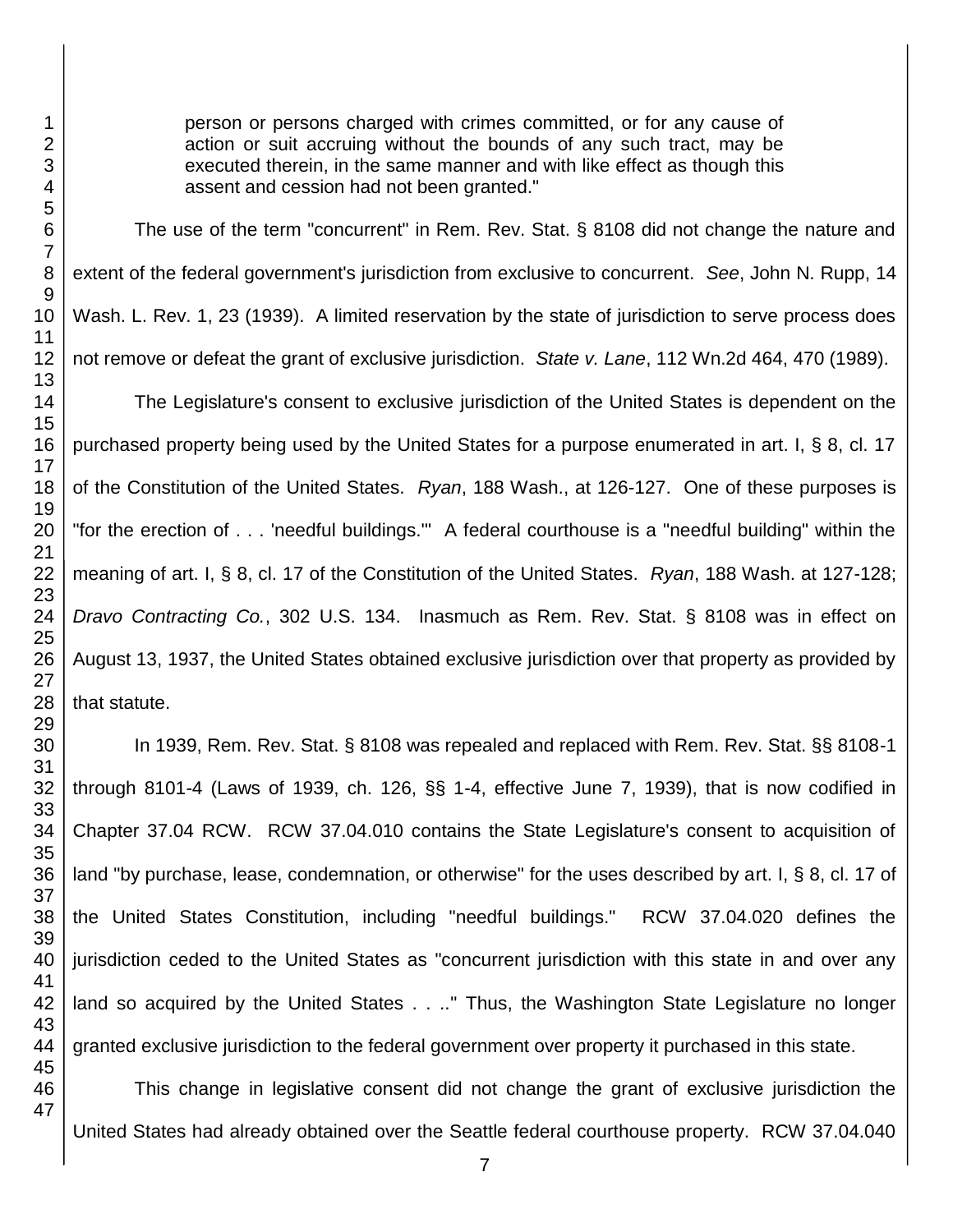provides that "jurisdiction heretofore ceded to the United States over any land within this state by any previous act of the legislature shall continue according to the terms of the respective cessions," so long as the United States has affirmatively accepted the ceded jurisdiction and has not failed or ceased to use the land for the purpose for which it was required. There is no evidence in the record regarding an acceptance of jurisdiction over the Seattle federal courthouse property by the United States. Nonetheless, such acceptance of jurisdiction by the United States is presumed. *Ft. Leavenworth R. Co.*, *Silas Mason, Inc. v State Tax Comm'n.*, 302 U.S. 134, 82 L. Ed. 155, 114 A.L.R 318 (1937). This presumption is lent additional weight by the construction and continuous use for almost 60 years of a federal courthouse on the purchased premises. Absent evidence to the contrary, the presumption of acceptance has not been rebutted. Acceptance of exclusive jurisdiction over the property by the United States government is deemed established.

The establishment of exclusive jurisdiction by the federal government over the Seattle courthouse property does not mean that all state law is no longer valid there. State law that had applied to the property at the time of the transfer of ownership and jurisdiction to the United States is still applicable to the property, although the state no longer has the power to amend those laws or pass new ones applicable therein. *James Stewart & Co. v. Sadrakula*, 309 U.S. 94, 84 L. Ed. 596, 60 S. Ct. 431, 127 A.L.R. 821 (1940); *Pacific Coast Dairy, Inc. v. Department of Agriculture*, 318 U.S. 285, 295, 87 L. Ed. 761, 63 S. Ct. 628 (1943). Since WISHA was not enacted until long after the United States purchased and obtained exclusive jurisdiction over the Seattle federal courthouse property, its enactment in and of itself does not permit it to be applied within the boundaries of that federal enclave.

Since the federal government has obtained exclusive jurisdiction over the Seattle courthouse property it acquired in 1937, many of the principles discussed by our state's Supreme Court in *Dirt & Aggregate* also apply to prevent the Department from enforcing WISHA within the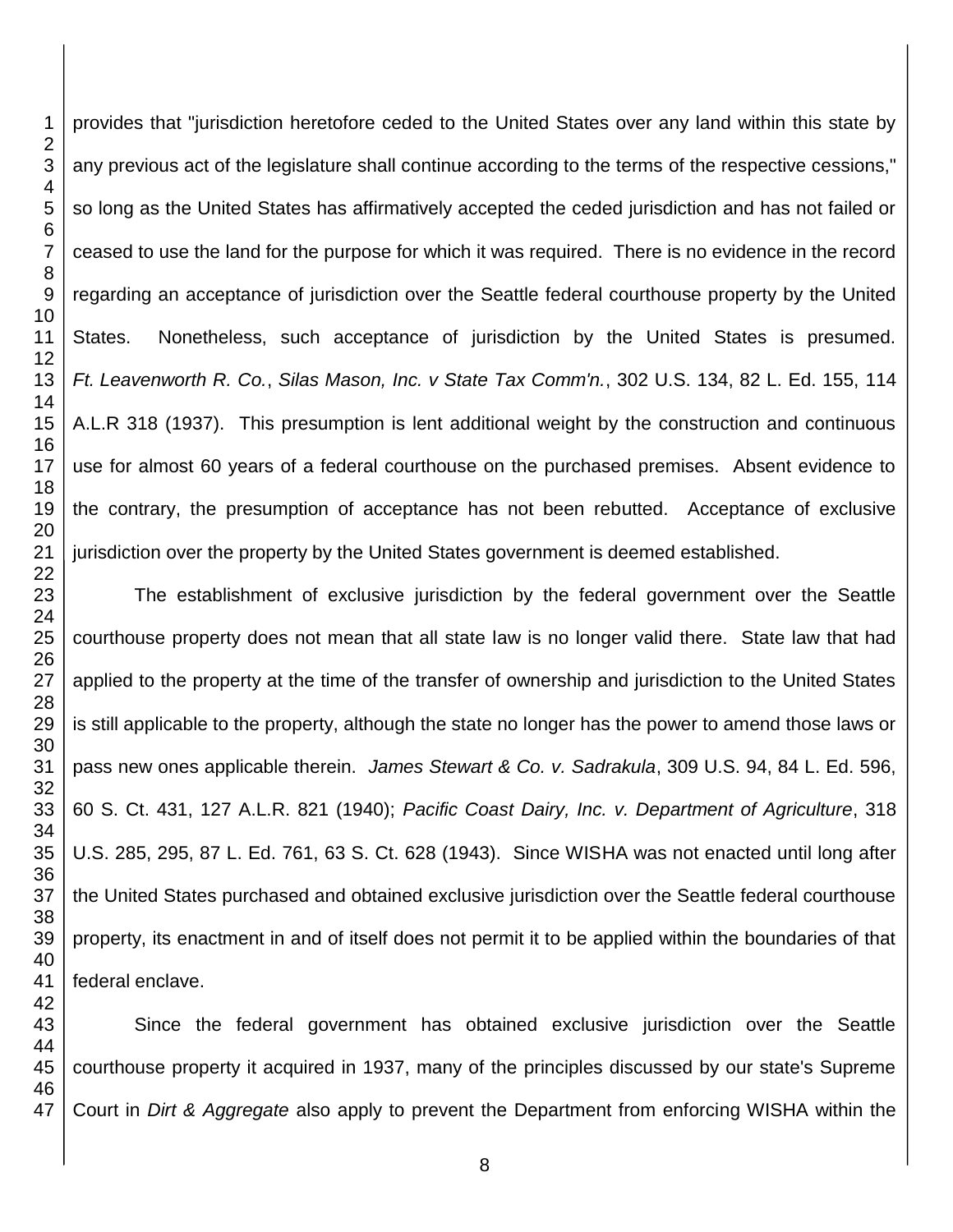Seattle federal courthouse. Because the United States has exclusive jurisdiction over the courthouse property, the state may not resume regulation within it without the express permission of Congress. The Occupational Safety and Health Act (OSHA) of 1970, 29 U.S.C. § 651 et seq., does not contain express congressional permission for the resumption of state regulation over safety and health on federal enclaves nor does it expand state regulatory power beyond its normal legislative limits. *Dirt & Aggregate*, 120 Wn.2d at 53-56. The inescapable conclusion is that the Department of Labor and Industries lacks jurisdiction to enforce WISHA within the Seattle Federal courthouse. Therefore, Citation and Notice No. 115191728, issued on August 14, 1997, (Docket No. 97 W463) must be vacated due to this lack of jurisdiction.

The remainder of this Decision and Order addresses only CNR No. 115319824, issued on September 4, 1996, (Docket No. 96 W376) involving the application of WISHA to the Tacoma federal courthouse.

The jurisdictional situation regarding the federal courthouse in Tacoma is materially different from that of the Seattle courthouse because of the date the United States acquired the Tacoma courthouse property. RCW 37.04.020, that was applicable in 1989, only ceded concurrent jurisdiction to the federal government over property it acquired in this state. That the federal government's acquisition of the property was by lease rather than purchase is not important. RCW 37.04.010 shows that the legislature consented to the acquisition of property by the federal government through lease as well as by purchase. Since the property in question is subject to the concurrent jurisdiction of both the federal and state government, instead of the exclusive jurisdiction of the federal government, it is subject to the jurisdiction of the state. *Ryan,* 188 Wash. 115; *State v. Williams*, 23 Wn. App. 694 (1979).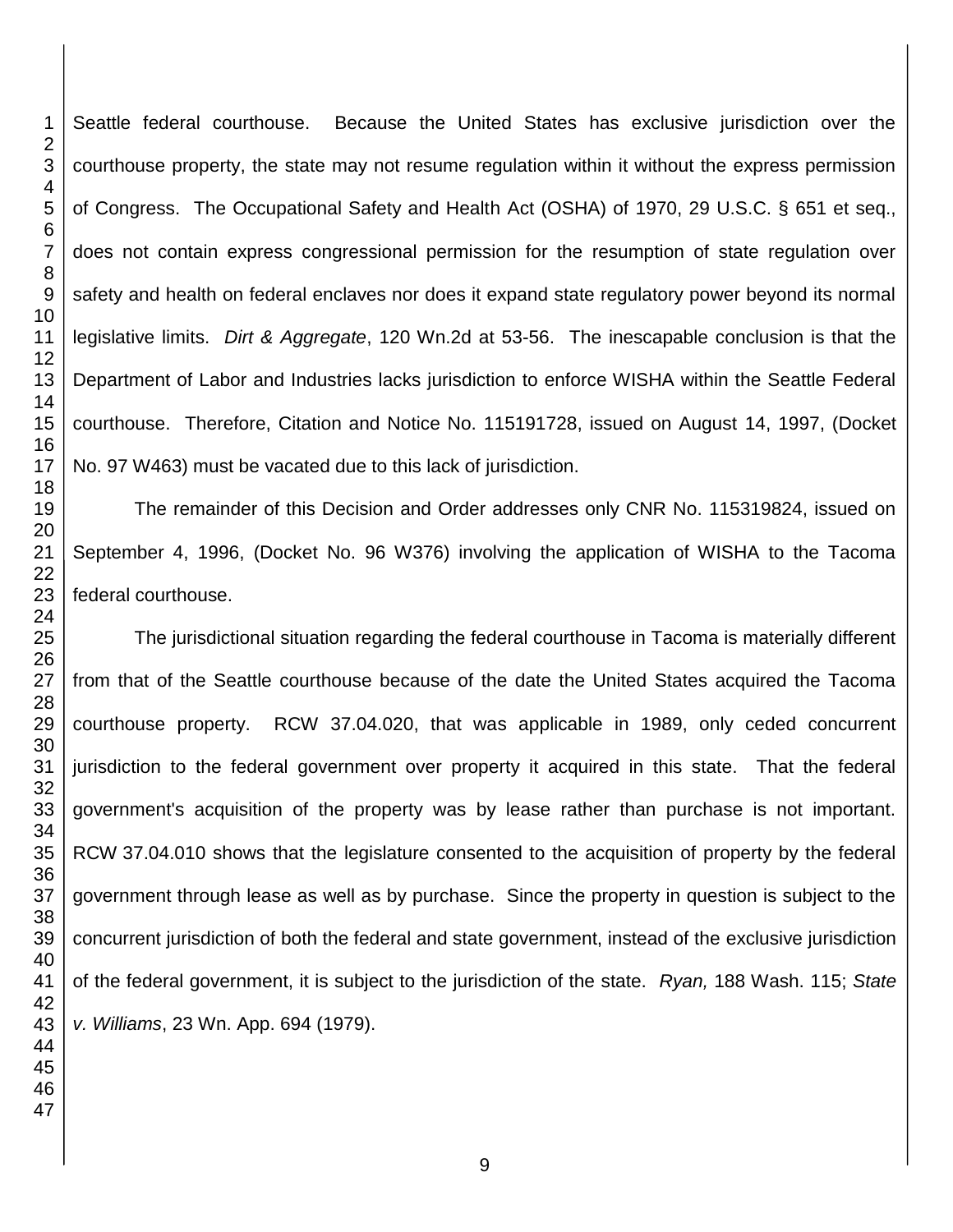The extent of the state's jurisdiction is described by RCW 37.04.030. It states: The state of Washington hereby expressly reserves such jurisdiction and authority over land acquired or to be acquired by the United States as aforesaid as is not inconsistent with the jurisdiction ceded to the United States by virtue of such acquisition. Inasmuch as our state legislature has consented to (granted) only concurrent jurisdiction to the federal government, art. I, § 8, cl. 17 of the United States Constitution does not prevent all state regulation at the Tacoma federal courthouse. Our review must now expand to consider whether the Department's attempt to enforce WISHA upon a private contractor at a worksite within the Tacoma federal courthouse is preempted by federal law pursuant to art. VI, cl. 2, of the Constitution of the United States, also known as the Supremacy Clause. United States Const. art VI, cl. 2, states: This Constitution, and the laws of the United States which shall be made in pursuance thereof; and all treaties made, or which shall be made, under the authority of the United States, shall be the supreme law of the land; and the judges in every state shall be bound thereby, any thing in the Constitution or laws of any state to the contrary notwithstanding. Supremacy Clause questions often are referred to as questions of "preemption" by federal law of state regulation or action. In *Inlandboatmen's Union of the Pacific v. Department of Transp.*, 119 Wn.2d 697 (1992), the Washington State Supreme Court considered whether the Department of Labor and Industries' power to enforce safety regulations promulgated under the authority of WISHA upon the Washington State Ferry System was preempted by federal law in the form of United States Coast Guard regulations. In discussing the case, the court provided an overview of the preemption law: State law can be preempted in two ways: field preemption or conflict preemption. If Congress indicates an intent to occupy a given field (explicitly or impliedly), any state law falling within that field is preempted; even if Congress has not indicated an intent to occupy a field, state law is still preempted to the extent it would actually conflict with federal law.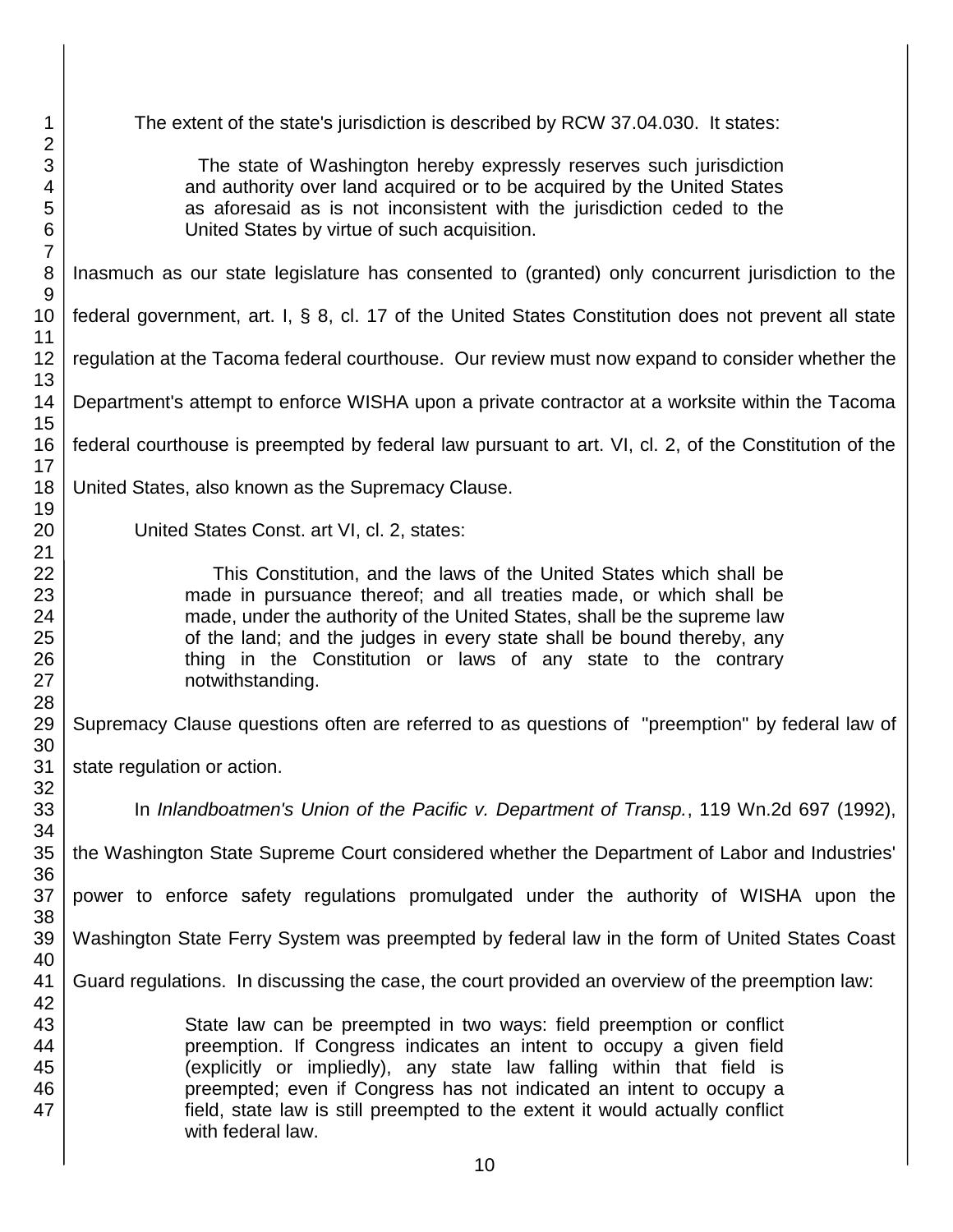Federal preemption is governed by the intent of Congress and may be expressed in the federal statute. Absent explicit preemptive language, Congress' intent to supersede state law in a given area may be implied if (1) a scheme of federal regulation is so pervasive as to make reasonable the inference that Congress left no room for the states to supplement it, (2) if the federal act touches a field in which the federal interest is so dominant that the federal system will be assumed to preclude enforcement of state laws on the same subject, or (3) if the goals sought to be obtained or the obligations imposed reveal a purpose to preclude state authority. Federal regulations, within the scope of an agency's authority, have the same preemptive effect as federal statutes.

Even if Congress has not occupied an entire field, preemption may occur to the extent that state and federal law actually conflict. Such a conflict occurs (1) when compliance with both laws is physically impossible or (2) when a state law stands as an obstacle to the accomplishment and execution of the full purposes and objectives of Congress.

There is a strong presumption against finding preemption in an ambiguous case, and the burden of proof is on the party claiming preemption.

*Inlandboatmen*, 119 Wn.2d, at 701-702. Footnotes and citations omitted. *See also*, *Department of* 

*Labor & Indus. v. Common Carriers, Inc.*, 111 Wn.2d 586, 588 (1988); and *Washington State* 

*Physicians Ins. Exch. & Ass'n v. Fisons Corp.*, 122 Wn.2d 299, 326-327 (1993).

There is no federal statute that expressly preempts the state's regulation of workplace safety and health. While OSHA appears to regulate the entire field of industrial safety and health, a provision of that act (29 U.S.C. § 667) actually removed federal preemption by allowing the states to adopt their own plans and standards to regulate this field in lieu of the federal government. *Inlandboatmen*, 119 Wn.2d, at 704. Our state took advantage of this federal "offer" to allow it to regulate this field itself by adopting WISHA through an exercise of the police power.

40 41 42 43 44 45 46 47 We do not conclude that the United States Congress implicitly intended to supercede state industrial safety and health regulation of private employers whose worksites are within federal courthouses. Courts are reticent to imply federal preemption of an entire field, such as industrial safety and health, without an unambiguous congressional mandate to that effect. *Inlandboatmen*, 119 Wn.2d, at 705. The historic police powers of a state to provide for the health and safety of its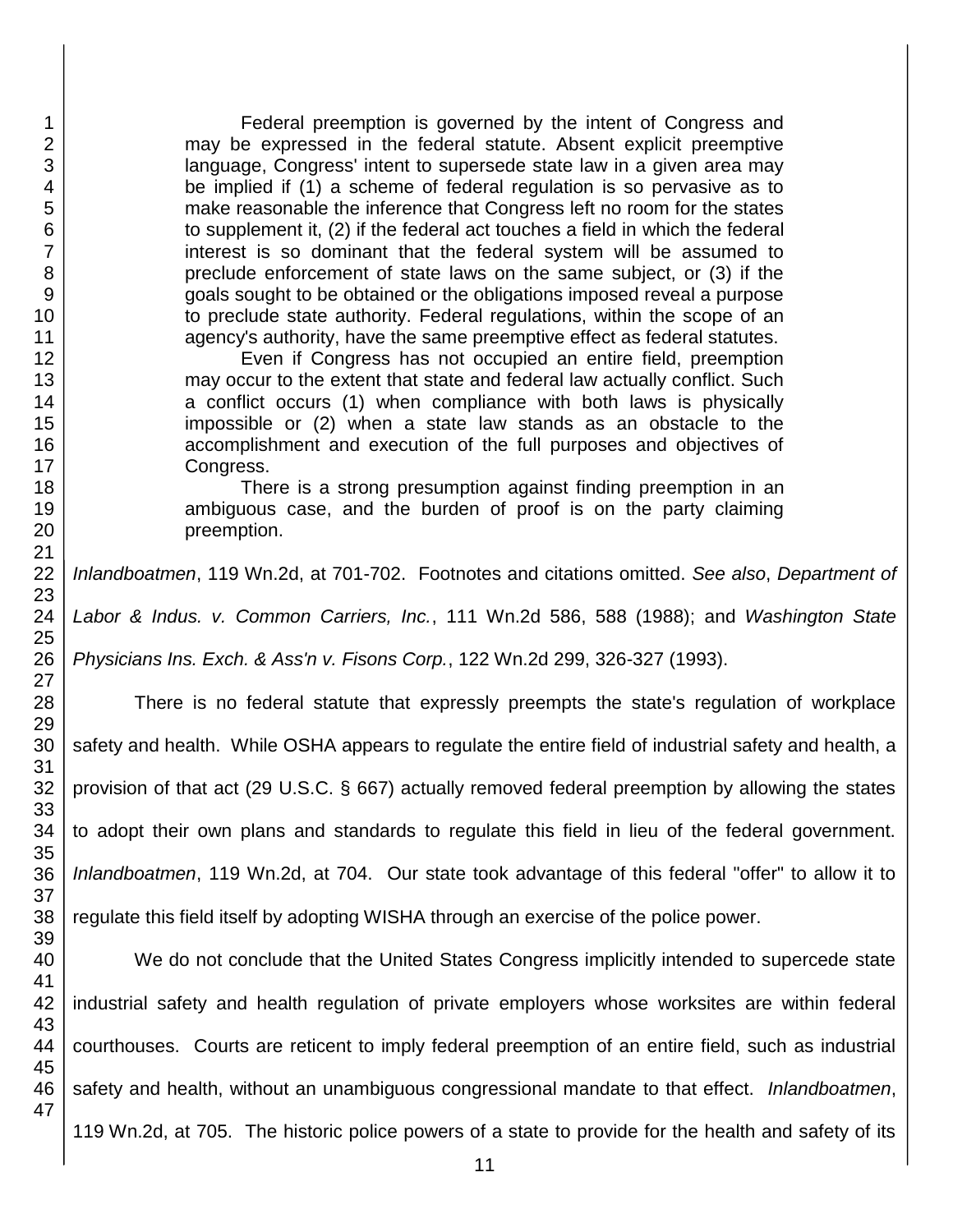citizens are not to be preempted absent a clear and manifest purpose of Congress. *Medtronic Inc. v. Lohr*, 518 U.S. 470, 135 L. Ed. 2d 700, 116 S. Ct. 2240 (1996); Reece *v. Good Samaritan Hosp.*, 90 Wn. App. 574, 578 (1998). Great deference is given to state legislation such as WISHA where public health and safety are involved. *Inlandboatmen*; *Fisons.* Washington State's interest in protecting Washington workers' safety and health is strong and local in character, and WISHA was enacted pursuant to the state's police power. *Inlandboatmen*, 119 Wn.2d, at 706. Because of the subject matter of the legislation involved in this case and the use by the state of its police power to protect a strong, local interest, it is unlikely that any implicit intent to supercede WISHA exists.

The employer has not shown any pervasive scheme of federal regulation, dominant federal interest or any federal goal or obligation that reveals a purpose to preclude state authority. GSSC maintains that it is tightly controlled by the federal government in the form of the United States Marshal Service (USMS). The record clearly reflects that the USMS is integrally involved in the supervision and control of CSOs employed by GSSC. However, there is a paucity of evidence showing that such regulation extended to include the safety and health of the CSOs within their workplaces at the federal courthouses. Even if USMS policy such as the firearms policy could be construed as regulating the subject matter of workplace safety and health, the existence of such a policy is not sufficient to show that a pervasive federal regulatory scheme exists or that Congress intended to preempt state safety and health law. The fact that CSOs are expected to attend orientation training at a federal training center also does not establish congressional intent to preempt all training requirements contained in state regulations of workplace safety and health.

 There is no evidence that state regulation of workplace safety and health actually conflicts with federal law since compliance with both is possible. There is very little applicable federal law in the field of workplace safety and health with which WISHA could conflict. Statutes related to the USMS, 28 U.S.C. § 561, *et seq*., do not address safety or health-related issues. The regulations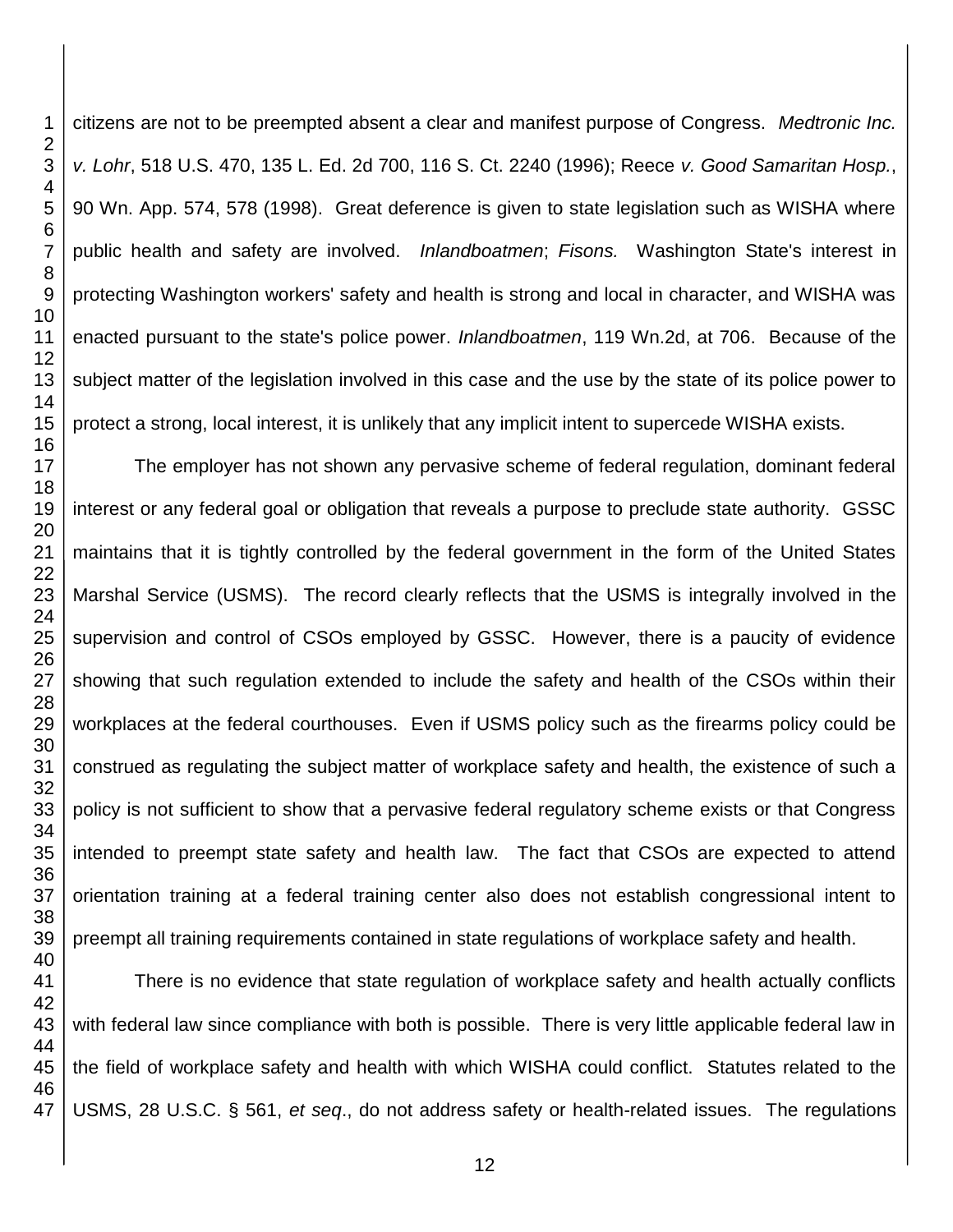found in 29 C.F.R. § 1960.1, *et seq*. do not apply to CSOs since they are not federal employees. The regulations in 21 C.F.R., pt. 1925, regarding safety and health standards for federal service contracts, do not preclude states from setting additional safety and health standards, nor does compliance with those federal standards relieve a private contractor from compliance with stricter state or local safety and health standards. 21 C.F.R. § 1925.1 (d) & (e). These federal regulations refer to another regulation regarding personal protective equipment, located at 41 C.F.R. 50-204.7. However, that regulation does not conflict with the WISHA requirement for employer assessment of the need for personal protective equipment for its workers, since it does not contain or prohibit such a requirement.

The heart of GSSC's argument is that imposition of WISHA on their operation is a regulation of the activities of the United States government because it is performing a uniquely federal function. This is merely another way of stating that WISHA should be preempted as an obstacle to the accomplishment of the full purpose and objectives of Congress. The employer has contended that its case is not based upon a preemption argument. But such a contention is disingenuous inasmuch as many of the cases it cites are preemption cases and the "interference with a federal function" analysis has been used by the United States Supreme Court in deciding preemption cases. *See, e.g*., *Hancock v. Train*, 426 U.S. 167, 48 L. Ed. 2d 555, 96 S. Ct. 2006 (1976); and *Goodyear Atomic Corp. V. Miller*, 486 U.S. 174, 100 L. Ed.2d 158, 108 S. Ct. 1704 (1988).

In *Goodyear Atomic Corp.*, the Supreme Court noted that state regulation may be invalidated under the Supremacy Clause when the state is claiming authority to dictate the manner in which the federal function (in that case, control over the production of nuclear material) is carried out. In *Leslie v. Miller*, 352 U.S. 187, 1 L. Ed. 2d 231, 77 S. Ct. 257 (1956), the Supreme Court invalidated a state licensing requirement for contractors that, in essence, gave the state the power of reviewing and approving contractors hired by the United States. In this case, the federal function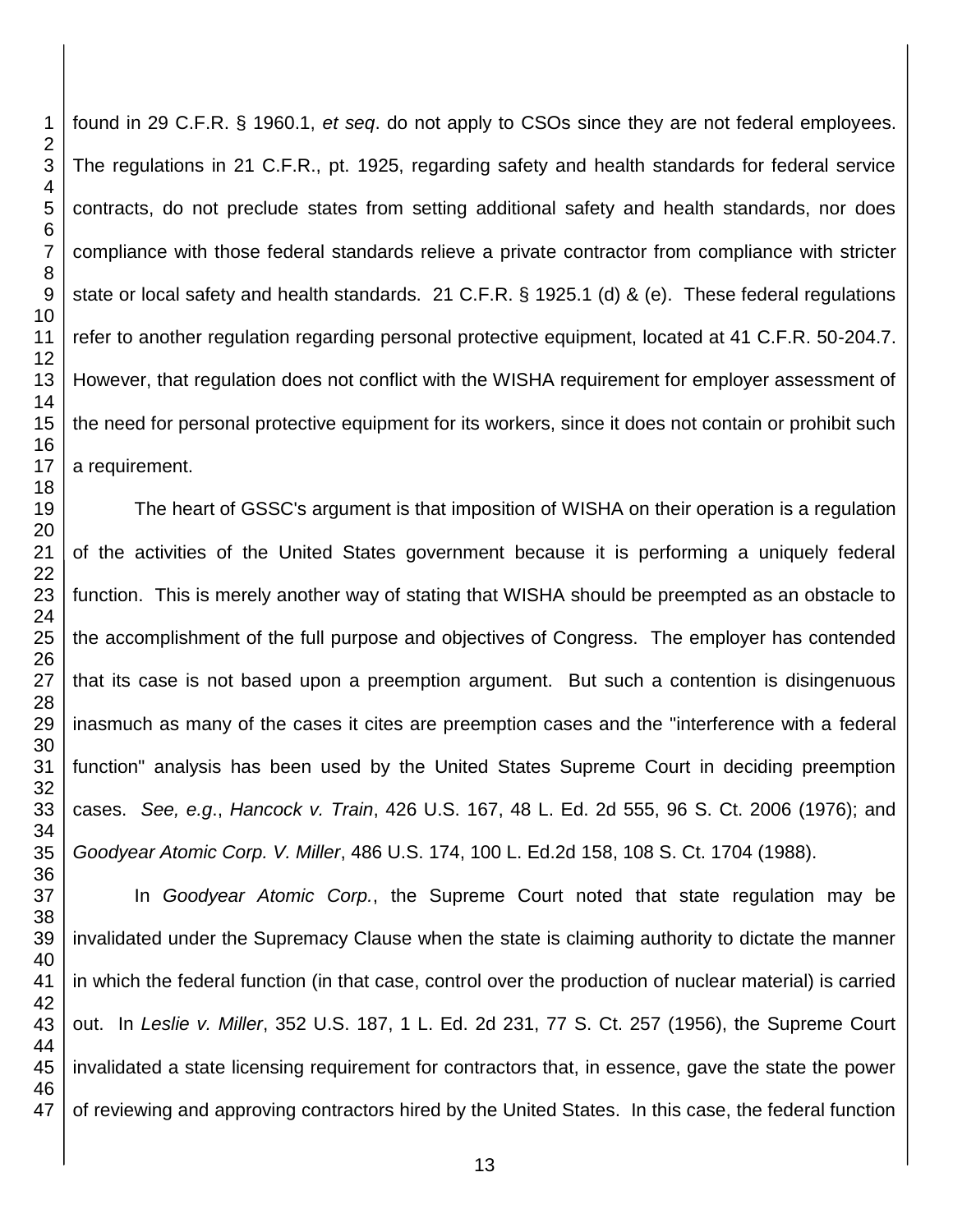is the protection of people and property within a federal courthouse. The Department, when enforcing WISHA, is not attempting to dictate, amend, review or obstruct the ability of either the USMS or GSSC to fulfill that purpose. All that the Department has attempted to do is ensure that GSSC employees are adequately trained and protected in order to prevent and reduce injuries when job-related safety or health hazards are encountered. It is GSSC, not the USMS, that would be responsible to provide that training.

GSSC complains that meeting WISHA requirements will be inconvenient and/or costly. This is not a valid reason to conclude that WISHA should be preempted. In *Sadrakula*, the Supreme Court declared that the fact the federal government chose to accomplish its purpose by contracting with a private contractor did not enable that contractor to share the government's immunity from state regulation. The Court stated that the mere increase in the cost of a contract caused by compliance with state law was not enough of an interference with a federal purpose to require preemption of the state law.

 Similarly, the additional burden of dual regulation does not mandate preemption of the state law so long as no actual conflict with federal law exists. *Inlandboatmen*, 119 Wn.2d, at 708-709. Certainly there are instances where an attempt to enforce certain WISHA regulations at a federal courthouse could conflict with federal law or the accomplishment of a federal purpose. However, the employer has not shown that such a conflict actually occurred in this case, and we will not presume that one exists. The Department did not attempt to "lock out" or "red tag" x-ray machines, metal detectors or other government-owned equipment. It did not attempt to issue an order of immediate restraint. There is no indication that this inspection by the Department prevented CSOs from performing their duties, inhibited any activities within the courthouse or compromised the safety of CSOs or others within the courthouse. As stated in *Inlandboatmen,* "The possibility of interference or the potential for future conflicts do not justify a finding of preemption."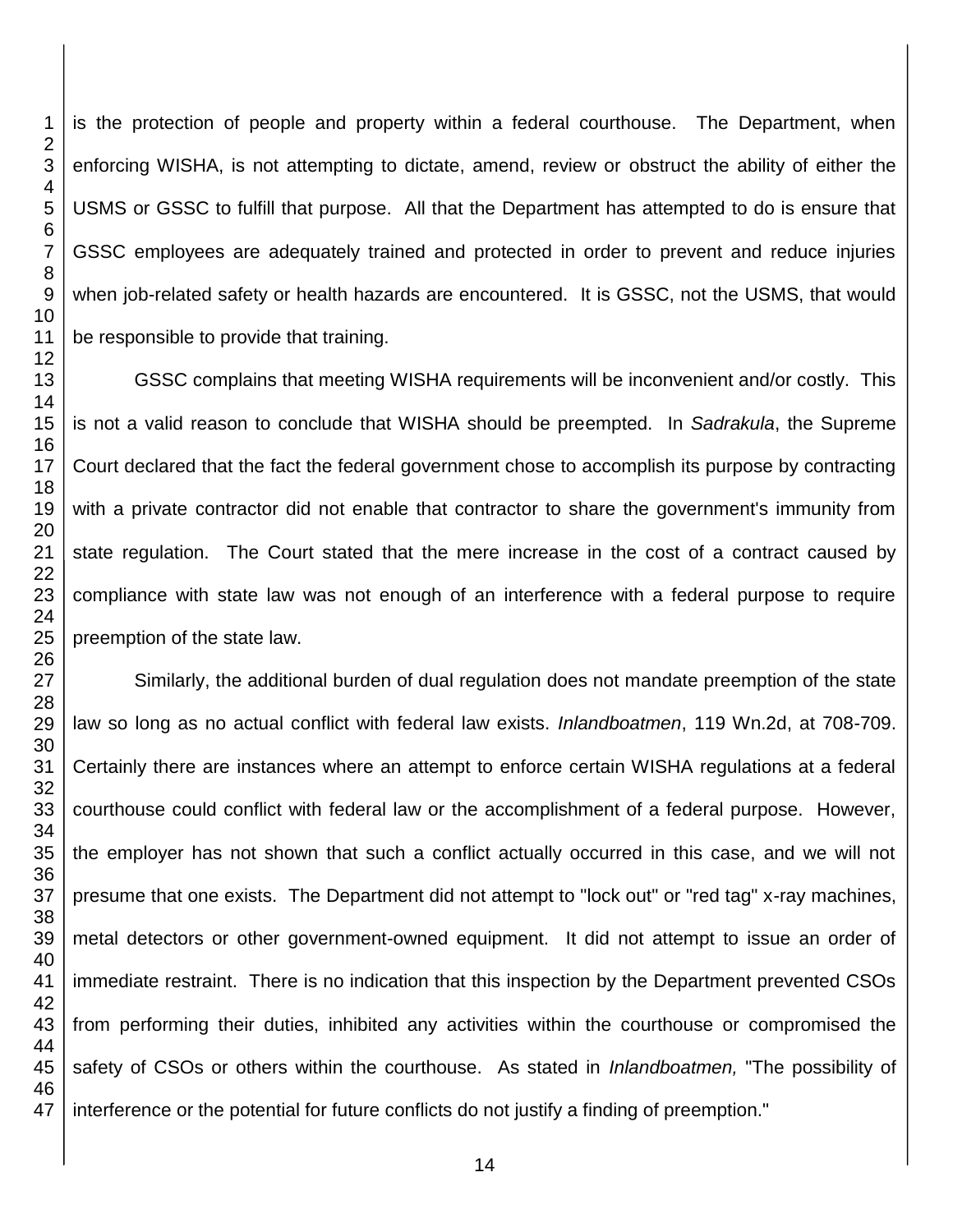To summarize thus far, we have determined that neither the operation of art. I, § 8, cl. 17, nor art. VI, cl. 2 of the Constitution of the United States operates to invalidate CNR No. 115319824, dated September 4, 1996, alleging violations of safety standards promulgated under the authority of WISHA at the GSSC workplace in the federal courthouse in Tacoma. Since CNR No. 115319824 has survived the constitutional attacks on it, we now look at the particulars of the violations it cited and the penalty it assessed.

The Department cited GSSC for violations of four safety regulations at its Tacoma courthouse work-site. The item cited as No. 1-1a is for a violation of WAC 296-24-040(2), that requires an employer to have an accident prevention program outlined in a written format. The item cited as No. 1-1b is for a violation of WAC 296-24-045(1) that requires an employer with 11 or more employees to have a safety committee (or at least periodic crew safety meetings). The item cited as No. 1-1c is for a violation of WAC 296-24-060(2) that requires that a person holding a valid first aid card (certificate of first aid training) be present or available at the work-site at all times. The item cited as No. 1-1d is for a violation of WAC 296-24-07501(2)(a) that requires an employer to assess a workplace to determine if hazards are present, or are likely to be present, that necessitate the use of personal protective equipment.

The Department has proved that the employer violated three of the four safety standards listed above. Donald Arnett, the employer's district supervisor since February 1994, admitted that in May 1996 the employer had no written accident prevention program, had no safety committee, and had not performed an assessment of the need to provide CSOs with body armor. These admissions are consistent with the information gathered by Don Lofgren, the compliance officer who conducted the inspection of the Tacoma work-site of the employer, and with the testimony of Edwin White, the only CSO who testified who was stationed in Tacoma in May 1996. Mr. Lofgren testified that Mr. Arnett told him that GSSC has 11 CSOs working at the Tacoma courthouse.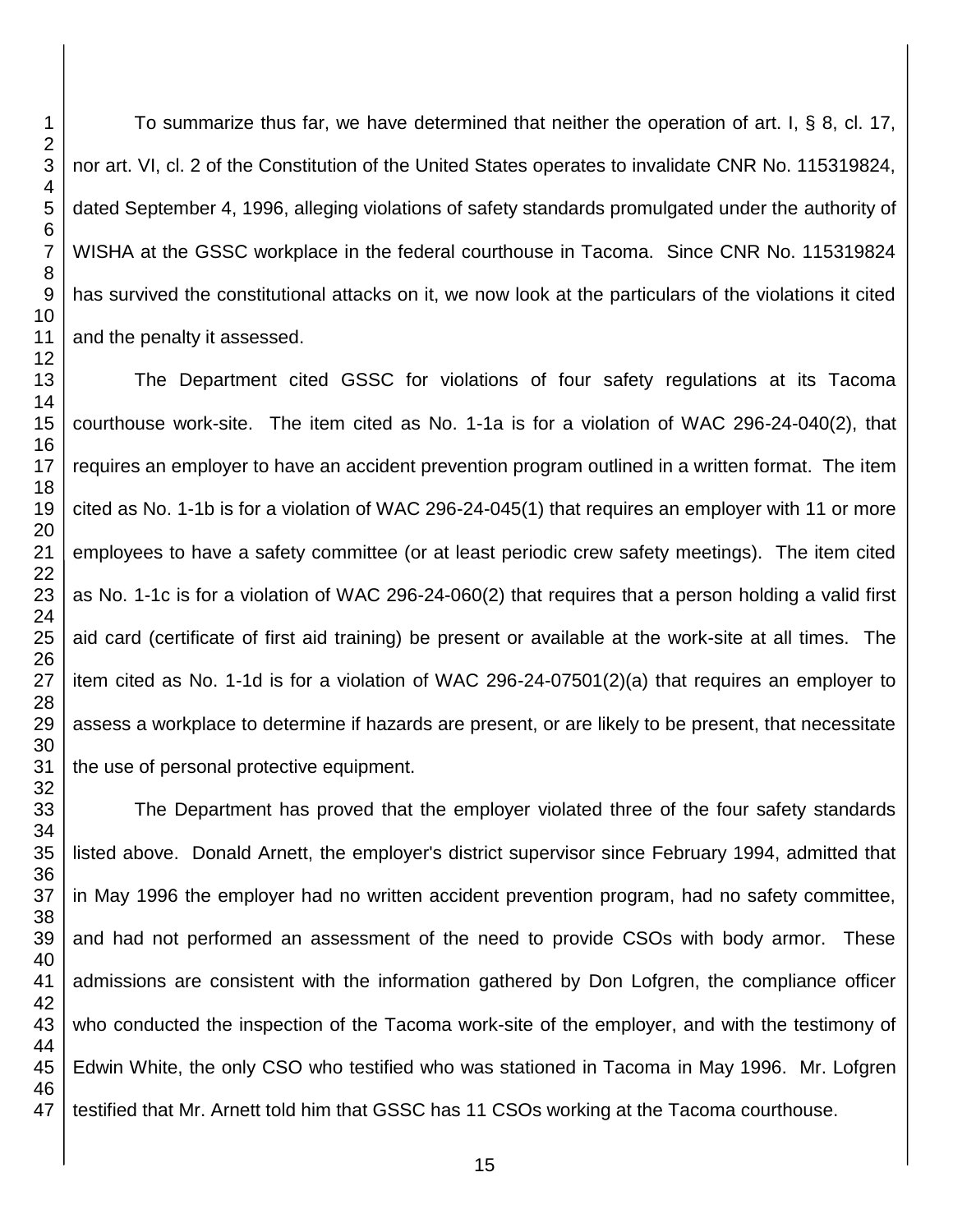| $\mathbf 1$<br>$\overline{2}$                                        | Although Mr. Arnett also admitted that in May 1996 the employer did not require any                                                                                                                                                                                                                                                                                                                                                                                                                                                                                                                                                                                                              |  |  |
|----------------------------------------------------------------------|--------------------------------------------------------------------------------------------------------------------------------------------------------------------------------------------------------------------------------------------------------------------------------------------------------------------------------------------------------------------------------------------------------------------------------------------------------------------------------------------------------------------------------------------------------------------------------------------------------------------------------------------------------------------------------------------------|--|--|
| $\mathsf 3$<br>4                                                     | employee to hold a valid first aid card, we find that the employer was not in violation of                                                                                                                                                                                                                                                                                                                                                                                                                                                                                                                                                                                                       |  |  |
| 5                                                                    | WAC 296-24-060(2), and, therefore, vacate Item No. 1-1c.                                                                                                                                                                                                                                                                                                                                                                                                                                                                                                                                                                                                                                         |  |  |
| $\,6$<br>$\overline{7}$                                              | WAC 296-24-060 states in relevant part:                                                                                                                                                                                                                                                                                                                                                                                                                                                                                                                                                                                                                                                          |  |  |
| 8<br>9<br>10<br>11                                                   | (1) In addition to RCW 51.36.030, every employer shall comply with the<br>department's requirements for first aid training and certification.                                                                                                                                                                                                                                                                                                                                                                                                                                                                                                                                                    |  |  |
| 12<br>13<br>14                                                       | (2) There shall present or available at all times a person or persons<br>holding a valid certificate of first-aid training. (A valid first-aid certificate<br>is one which is less than three years old.)                                                                                                                                                                                                                                                                                                                                                                                                                                                                                        |  |  |
| 15<br>16                                                             | This regulation is in direct conflict with RCW 51.36.030 that states:                                                                                                                                                                                                                                                                                                                                                                                                                                                                                                                                                                                                                            |  |  |
| 17<br>18<br>19<br>20<br>21<br>22<br>23<br>24<br>25<br>26<br>27<br>28 | Every employer, who employs workers, shall keep as required by the<br>Department's rules a first aid kit or kits equipped as required by such<br>rules with materials for first aid to his or her injured workers. Every<br>employer who employs fifty or more workers, shall keep one first aid<br>station equipped as required by the department's rules with materials for<br>first aid to his or her injured workers, and shall cooperate with the<br>department in training one or more employees in first aid to the<br>injured. The maintenance of such first aid kits and stations shall be<br>deemed to be a part of any safety and health standards established<br>under Title 49 RCW. |  |  |
| 29<br>30                                                             | (Emphasis added.)                                                                                                                                                                                                                                                                                                                                                                                                                                                                                                                                                                                                                                                                                |  |  |
| 31<br>32                                                             | It is clear that the Legislature intended, with RCW 51.36.030, to exempt employers with                                                                                                                                                                                                                                                                                                                                                                                                                                                                                                                                                                                                          |  |  |
| 33<br>34                                                             | fewer than 50 workers from the requirement for first aid training. Although it is also clear that the                                                                                                                                                                                                                                                                                                                                                                                                                                                                                                                                                                                            |  |  |
| 35                                                                   | Department has broad rule-making authority under Title 49 RCW, the general provisions of Title 49,                                                                                                                                                                                                                                                                                                                                                                                                                                                                                                                                                                                               |  |  |
| 36<br>37<br>38                                                       | and the regulations promulgated under Title 49 cannot be read to repeal the specific exemption                                                                                                                                                                                                                                                                                                                                                                                                                                                                                                                                                                                                   |  |  |
| 39<br>40                                                             | provided in RCW 51.36.030. Although the Department certainly has the authority to adopt rules                                                                                                                                                                                                                                                                                                                                                                                                                                                                                                                                                                                                    |  |  |
| 41<br>42                                                             | and regulations regarding safety and health standards under Title 49, the Legislature did not give                                                                                                                                                                                                                                                                                                                                                                                                                                                                                                                                                                                               |  |  |
| 43<br>44                                                             | the Department the authority to repeal legislative enactments. Because the evidence demonstrates                                                                                                                                                                                                                                                                                                                                                                                                                                                                                                                                                                                                 |  |  |
| 45                                                                   | that GSSC had fewer than 50 employees at the time of the inspection, and because WAC 296-24-                                                                                                                                                                                                                                                                                                                                                                                                                                                                                                                                                                                                     |  |  |
| 46<br>47                                                             | 060 is therefore in conflict with the exemption provided by RCW 51.36.030, the statute must be                                                                                                                                                                                                                                                                                                                                                                                                                                                                                                                                                                                                   |  |  |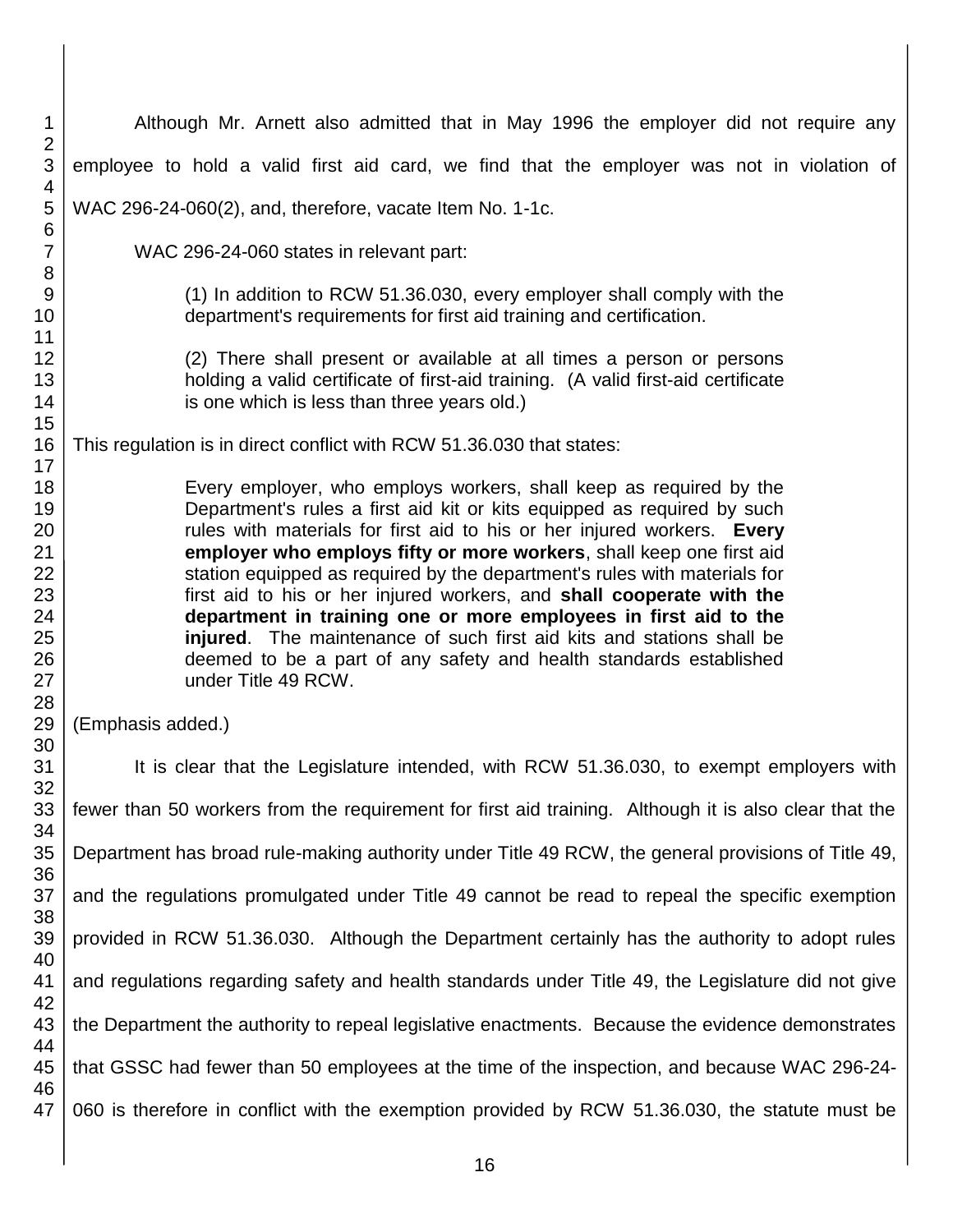accorded more weight than the regulation with which it is in conflict and Item No. 1-1c must be

The employer notes that Exhibit No. 4, the WISHA interpretative memo regarding body armor as personal protective equipment had not been written as May 31, 1996, when the inspection occurred. Nonetheless, WAC 296-24-07501(2)(a) was in existence as of that date. Furthermore, personal protective equipment was described in WAC 296-24-07501(a) as including protective clothing and protective shields and barriers that would include body armor or bulletproof vests.

The Department grouped these four violations into one serious violation (with four subparts) for which a penalty of \$850 was assessed. Mr. Lofgren acknowledged that the grouping of violations was discretionary. He testified that each of the first three violations, by itself, did not rise to the level of a serious violation. He stated that Item No. 1-1d, the failure to assess the need for personal protective equipment, helped considerably in raising the grouped violation to a rating of "serious," but he never testified that this violation alone was serious. Mr. Lofgren concluded that the four violations, when grouped, constituted a serious violation because together they increased the likelihood that serious injury or death could occur. Although we have vacated Item No. 1-1c, we conclude that the remaining three violations may reasonably be grouped in order to find one serious

 GSSC contends that the Department should not be allowed to group these violations when the only reason for grouping them is to allow the assessment of a penalty for a serious violation. This is a question of first impression in this state. We have suggested that grouping violations should occur when a logical relationship exists among the violations or when an articulated legal standard requires them to be grouped, *In re Berg Equipment & Scaffolding, Inc.*, Dckt. No. 93 W163 (September 6, 1994), but that statement does not foreclose grouping them for the purpose of producing a serious violation.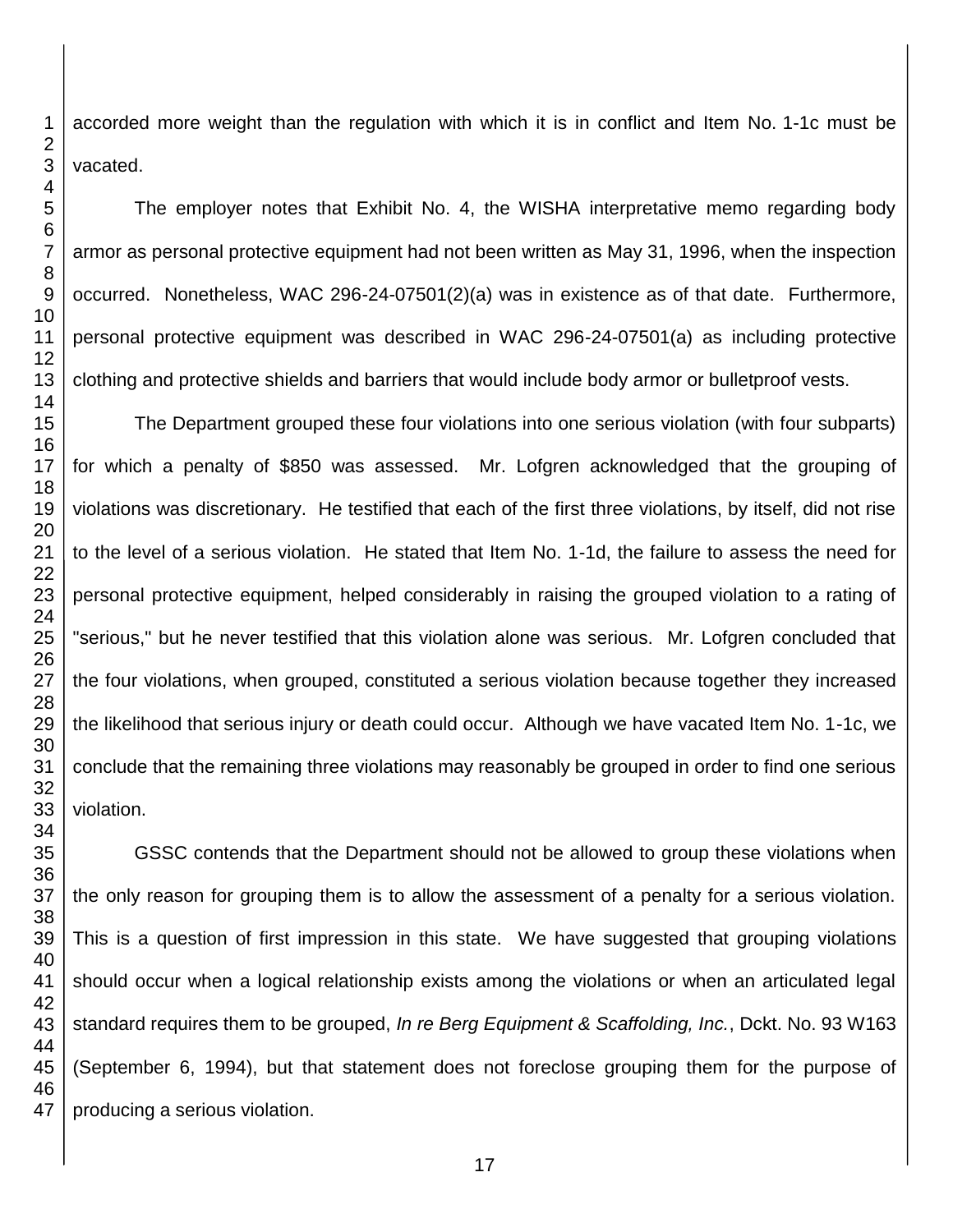In order to reach a proper decision on this matter, we have examined OSHA case law for guidance. It is well established in federal administrative decisions that grouping of non-serious violations is permissible even if the only purpose for grouping them is to obtain one serious violation for penalty assessment purposes. Two or more non-serious violations may be grouped together to form a single serious violation if the combined violations create a substantial probability of death or serious physical injury or cause a condition that could result in death or serious injury. *Secretary of Labor v. CTM, Inc.,* 4 OSHC 1468 (1976), *vacated on other grounds by*, 572 F.2d 262 (10<sup>th</sup> Cir., 1978); *Secretary of Labor v. Harold A. Simpson & Assoc. Dev. Co.*, 4 OSHC 1894 (1976); *Secretary of Labor v. A.R.A. Mfg. Co.*, 9 OSHC 1271 (1981); and *Secretary of Labor v. A. R. Butler Constr. Co.*, 14 OSHC 2140 (1991).

In this case, the grouping of general (or non-serious) violations to create a single serious violation is appropriate. It is true that the job-related hazards to which the CSOs are exposed--physical assaults, often with deadly weapons--has nothing to do with the violations in question. However, it is easy to see how the lack of training and protection resulting from these violations when considered together, would make serious physical injury or death more likely to occur whenever a CSO is assaulted. Accident prevention programs include instructions on actions to take in case of emergencies, identification of hazards, escape routes and locations of first aid facilities. Safety committee responsibilities include the identification of unsafe conditions or acts and review of programs for safety improvement purposes. An assessment of the need for personal protective equipment may reveal situations where such gear or clothing, if provided, would lessen or even prevent injury or death. In the most likely hazard to confront a CSO, an armed assault at a courthouse entrance by an irate or mentally unstable person, there is no question that death or serious physical harm to a CSO could occur in a number of ways. Compliance by the employer with the three standards in question would reduce the chance and severity of injury.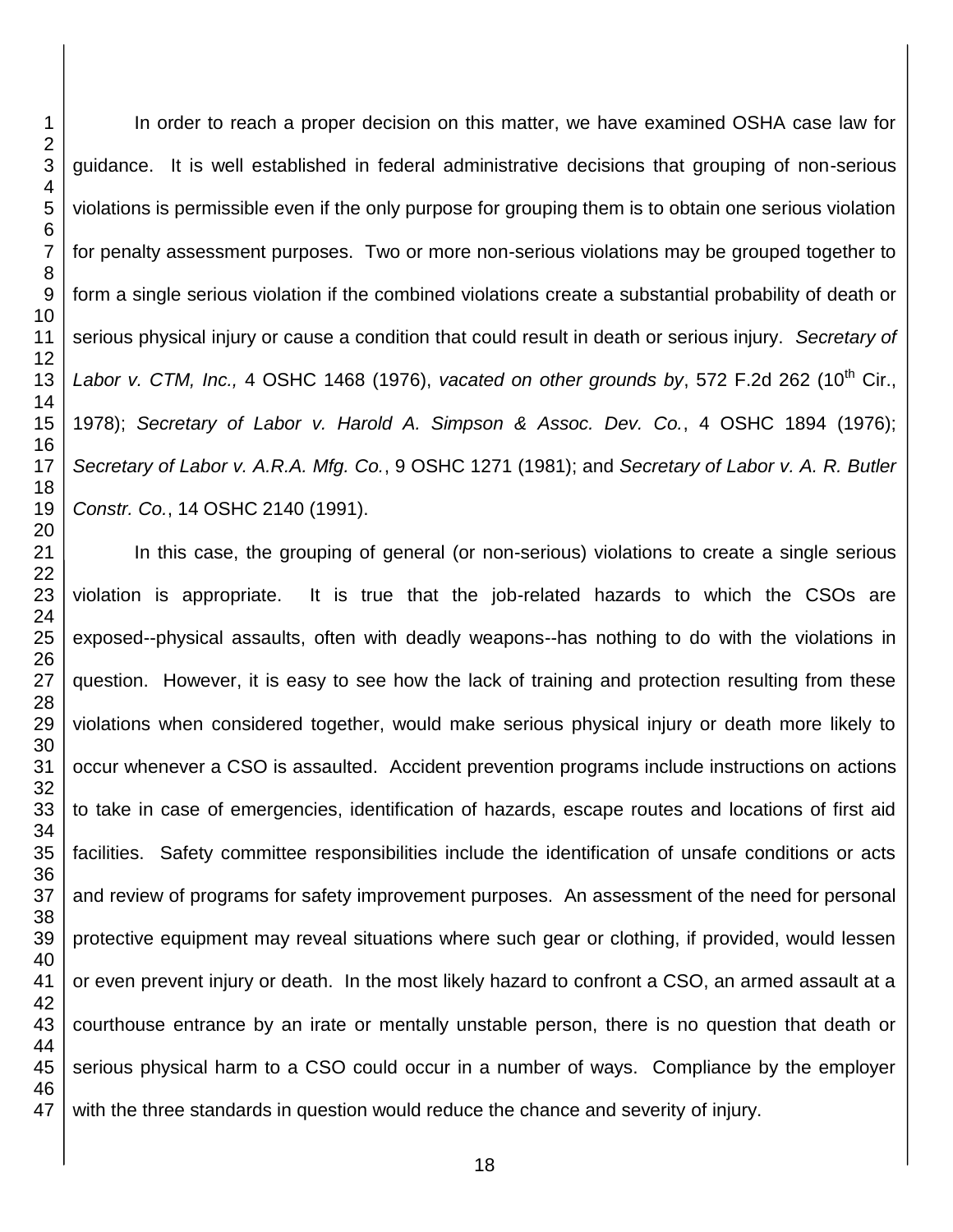For a violation to be rated as serious, the Department must show that the employer had knowledge of the hazardous conduct or condition and that there was a substantial probability that death or physical harm could result from the violation. RCW 49.17.180(6); *In re Erection Co. (II)*, BIIA Dec. 88 W142 (1990). The Department has met the burden of proof of both these elements in this case. All of the witnesses, including Mr. Arnett, testified that the CSOs are exposed to hazards while performing their duties. These hazards included bodily assaults with fists, knives or guns. Mr. Arnett stated that CSOs potentially are exposed to fatal injury each day they are on the job. He acknowledged that a few CSOs had been killed on the job during the past 14 years. Mr. Arnett also acknowledged the need for CSOs to have safety training. However, he felt it was the responsibility of the USMS to provide safety training and personal protective equipment to the CSOs.

Having determined that the Department correctly cited GSSC for one serious violation, consisting of a grouping of three non-serious violations, we turn to the appropriateness of the penalty that was assessed. An examination of Exhibit No. 5, the Department's penalty worksheet, reveals potential issues only regarding the Department's rating of the severity of the violation and the size and good faith of the employer. The Department rated the severity of the hazard as a "6" on a scale of 1 to 6, indicating an injury sustained likely could have the most severe consequences. Since the type of injuries that could be sustained (bullet wounds or knife wounds for example) could easily result in severe disability or death, the highest possible rating for severity is justified. The rating of the size of the employer is based on the statement of Mr. Arnett to Mr. Lofgren as well as Mr. Arnett's testimony that GSSC has between 40 and 50 employees in this state. Therefore, the Department's categorization of the employer's size is also correct.

We disagree with the Department's characterization of the employer's good faith as only "fair." Mr. Lofgren cited the lack of safety programs by the employer as well as his own "neutral" feelings about its cooperation with the inspection as his reasons for rating its good faith that low.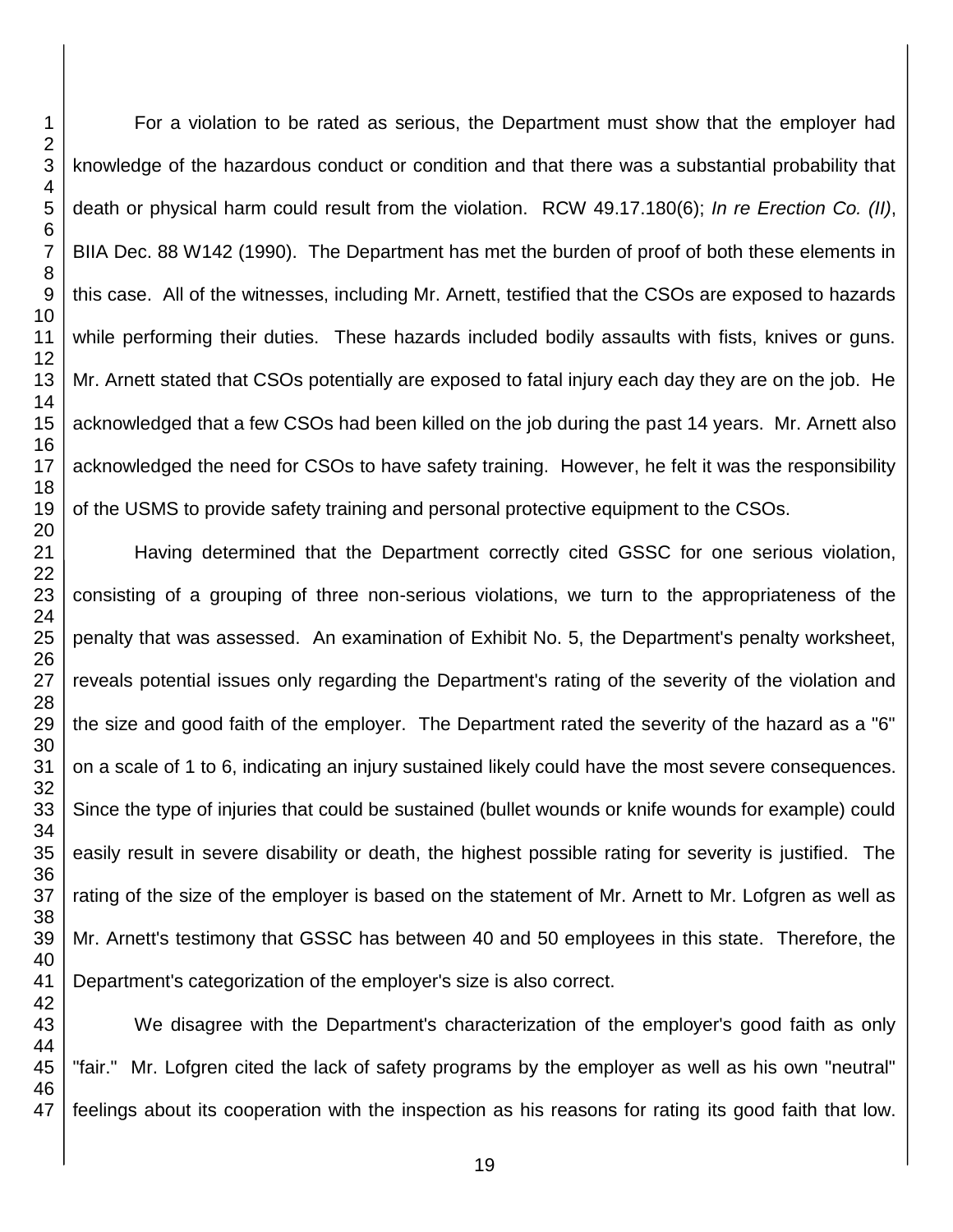We believe that the evidence in the record supports a higher rating of "good" good faith on the part of the employer. Despite Mr. Lofgren's "neutral" feeling about the employer's cooperation, he testified that GSSC permitted and cooperated with the inspection. There is no indication in the record that GSSC's history of injuries or claims costs was higher than average. Furthermore, action evidently was taken to address the violations found during the May 31, 1996 inspection. Another inspection at the GSSC Tacoma courthouse worksite took place in early 1997 at which time no safety violations were found. (*See* Exhibit No. 21).

The effect of reclassifying the employer's good faith from "fair" to "good" is to reduce the base penalty for Item No. 1-1 by 20 percent. This results in a reduction of \$340 from the \$850 penalty assessed by the Department. Therefore, the total penalty for Item No. 1-1 should be \$510.

Our disposition of the issues related to the contents of CNR No. 115319824, issued on September 4, 1996, regarding the Tacoma federal courthouse worksite of GSSC is as follows: The Department correctly cited the employer with non-serious (general) violations of three safety standards found within Chapter 296-24, WAC. The action by the Department of grouping these three violations into one serious violation for penalty purposes was permissible. The amount of the penalty assessed should be reduced from \$850 to \$510 based on a revision in the rating of the employer's good faith from "fair" to "good". CNR No. 115319824, as modified, is affirmed.

## **FINDINGS OF FACT**

1. On May 31, 1996, the Department of Labor and Industries conducted an inspection of General Security Services Corporation at their place of business at 1717 Pacific Avenue in Tacoma, Washington. On June 26, 1996, the Department issued Citation and Notice No. 115319824 that alleged one serious violation, with four subparts, of safety regulations promulgated under the authority of the Washington Industrial Safety and Health Act (WISHA), with a total penalty assessed equal to \$850. Following a timely appeal by the employer, the Department issued Corrective Notice of Redetermination (CNR) No. 115319824 on September 4, 1996 that affirmed the violations and penalty but changed the abatement dates. On September 20, 1996, the employer filed a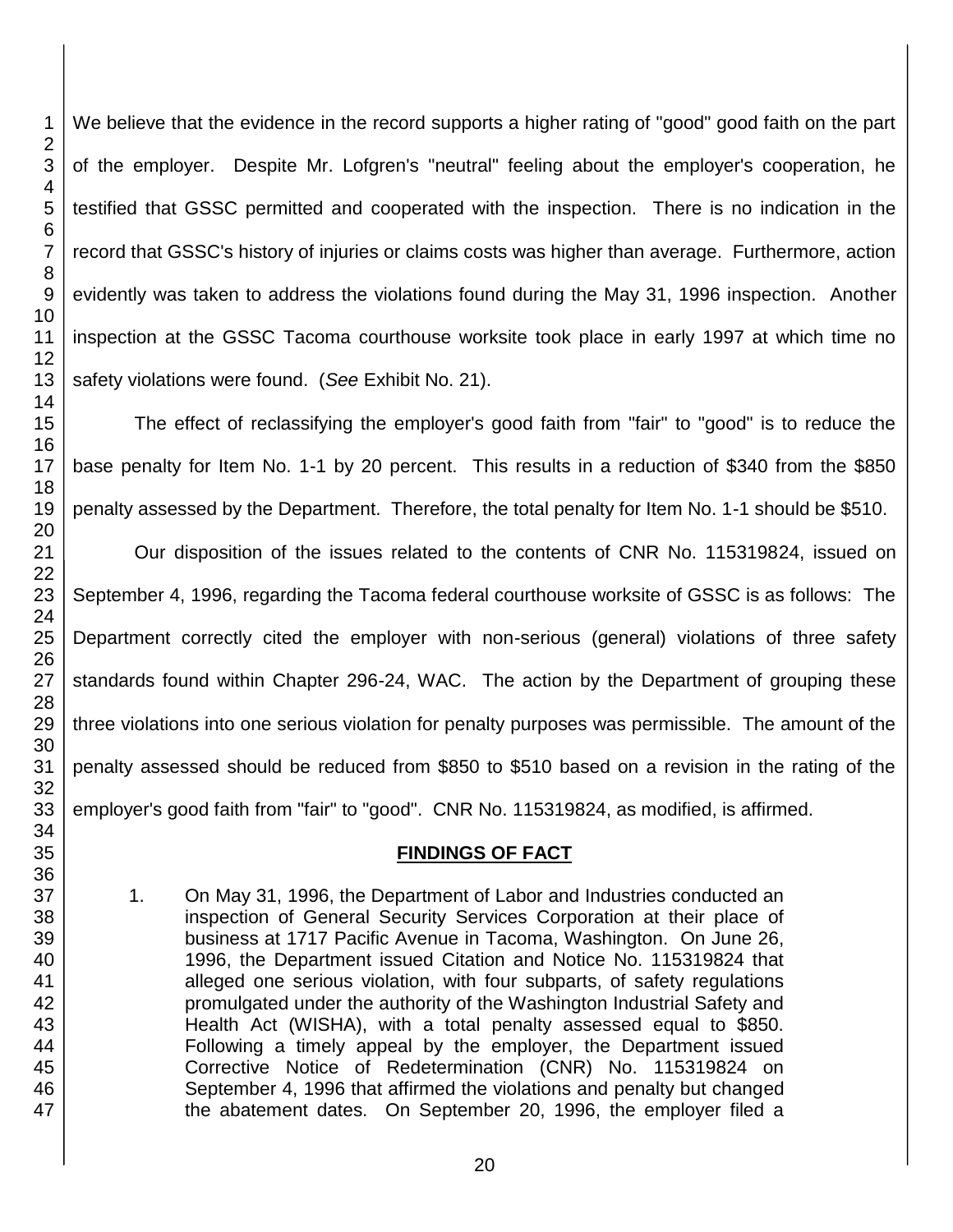Notice of Appeal with Board of Industrial Insurance Appeals that assigned the claim Docket No. 96 W376.

- 2. On July 8, 1997, the Department of Labor and Industries conducted an inspection of General Security Services Corp. at their place of business at 1010 5<sup>th</sup> Ave. in Seattle, Washington. On August 14, 1997, the Department issued Citation and Notice No. 15191728 that alleged three serious violations of safety regulations promulgated under the authority of the Washington Industrial Safety and Health Act (WISHA), with a total penalty assessed equal to \$3,600. On September 2, 1997, the employer filed a Notice of Appeal with Board of Industrial Insurance Appeals that assigned the claim Docket No. 97 W463.
- 3. On August 13, 1937 the United States purchased land at 1010  $5<sup>th</sup>$  Ave. in Seattle, Washington upon which it built the federal courthouse that it currently occupies. By statute, the Washington State Legislature consented to the purchase of property and ceded jurisdiction over it to the United States. The United States accepted the cession of jurisdiction by the state.
- 4. In 1989 the United States acquired the Union Station Building located at 1717 Pacific Ave. in Tacoma, Washington by the means of a 30-year lease with an option to buy for a nominal sum at the end of the lease term. By statute, the Washington State Legislature consented to the purchase of property and ceded concurrent jurisdiction over it to the United States. The United States accepted the cession of jurisdiction by the state.
- 5. General Security Services Corp. (GSSC) is a Minnesota corporation that employs between 40 and 50 Court Security Officers (CSOs) in federal courthouses in Tacoma and Seattle (including the bankruptcy courthouse). GSSC contracts with the United States Marshal Service (USMS) to assist it in providing security in those federal facilities. CSOs monitor courthouse entrances, a function that requires them to operate x-ray machines and metal detectors provided by the USMS. CSOs also conduct foot patrols throughout the courthouses and monitor trials held at the courthouses as well as assist the USMS with prisoners in transit within the courthouses and during trials. CSOs generally have considerable experience in law enforcement before they are hired by GSSC. They are employees of GSSC, who pays them, provides their uniforms to them and supervises them in a limited fashion. The CSOs are deputized by the USMS. Each CSO carries identification while on duty at the courthouses identifying him or her as a "Special Deputy U.S. Marshal Court Security Officer." CSOs employed by GSSC in Western Washington do not work outside the boundaries of the federal courthouses in Seattle and Tacoma. The USMS requires all CSOs to go to a federal training school for orientation training. The USMS provides the weapons and equipment carried by CSOs while on duty. The USMS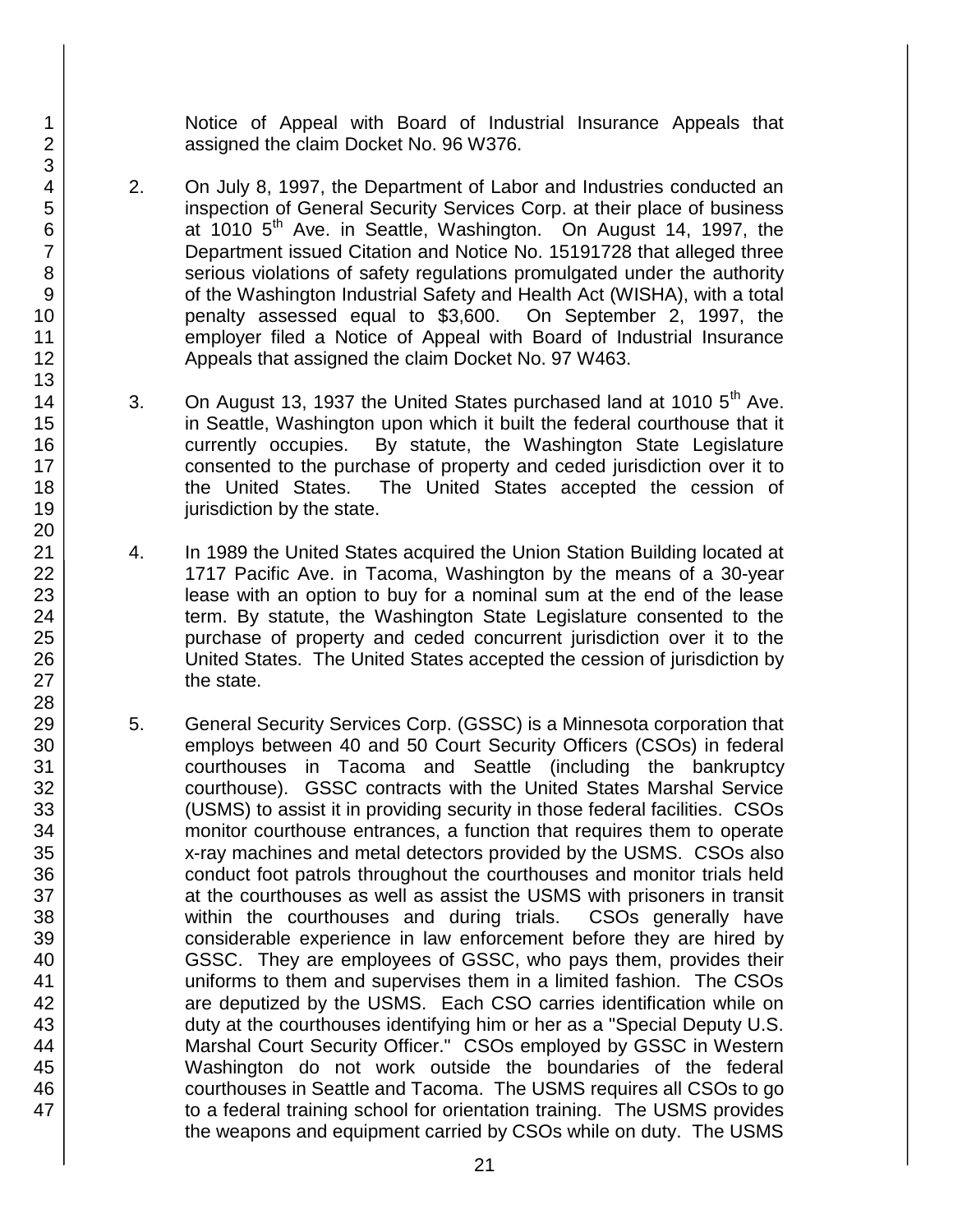has a firearm or deadly force policy with which the CSOs must comply. The USMS requires that each CSO annually qualify on the shooting range with the firearm it assigns to him or her. The USMS determines the type and style of uniform that CSOs wear while on duty, the locations at which they are stationed and the hours they work. GSSC has the power to hire and fire CSOs, but they are subject to multiple background checks conducted by the USMS. The USMS can refuse to allow a CSO to work at the courthouses for disciplinary or other reasons.

- 6. The safety inspection conducted by the Department at the Tacoma federal courthouse on May 31, 1996, did not interfere or obstruct the performance of the CSOs duties or the functioning of the courthouse itself.
- 7. CSOs employed at the Tacoma federal courthouse are exposed to hazards, including the possibility of physical assaults, and assaults by individuals armed with deadly weapons.
- 8. As of May 31, 1996, at the Tacoma federal courthouse, GSSC did not have an accident prevention plan outlined in a written format as required by WAC 296-24-040(2). This violation was cited by the Department as Item No. 1-1a.
- 9. As of May 31, 1996, eleven CSOs worked at the Tacoma federal courthouse.
- 10. As of May 31, 1996, at the Tacoma federal courthouse, GSSC did not have a safety committee or periodic crew safety meetings as required by WAC 296-24-045(1). This violation was cited by the Department as Item No. 1-1b.
- 11. As of May 31, 1996, at the Tacoma federal courthouse, GSSC did not have present or available at all times, at least one person holding a valid certificate of first aid training as required by WAC 296-24-060(2) This violation was cited by the Department as Item No. 1-1c.
- 12. As of May 31, 1996, GSSC had not assessed, as required by WAC 296-24-07501(2)(a), whether hazards present, or likely to be present at the Tacoma federal courthouse workplace, would necessitate use of personal protective equipment, including protective shields and barriers such as body armor and bulletproof vests. This violation was cited by the Department as Item No. 1-1d.
- 13. In CNR 115319824, the Department grouped or combined the safety violations cited by it as Item Nos. 1-1a, 1-1b, 1-1c, 1-1d into one violation, Item No. 1-1, that it labeled as serious. The lack of training and protection of CSOs, related to these safety violations grouped by the Department into Item No. 1-1, expose them to a substantial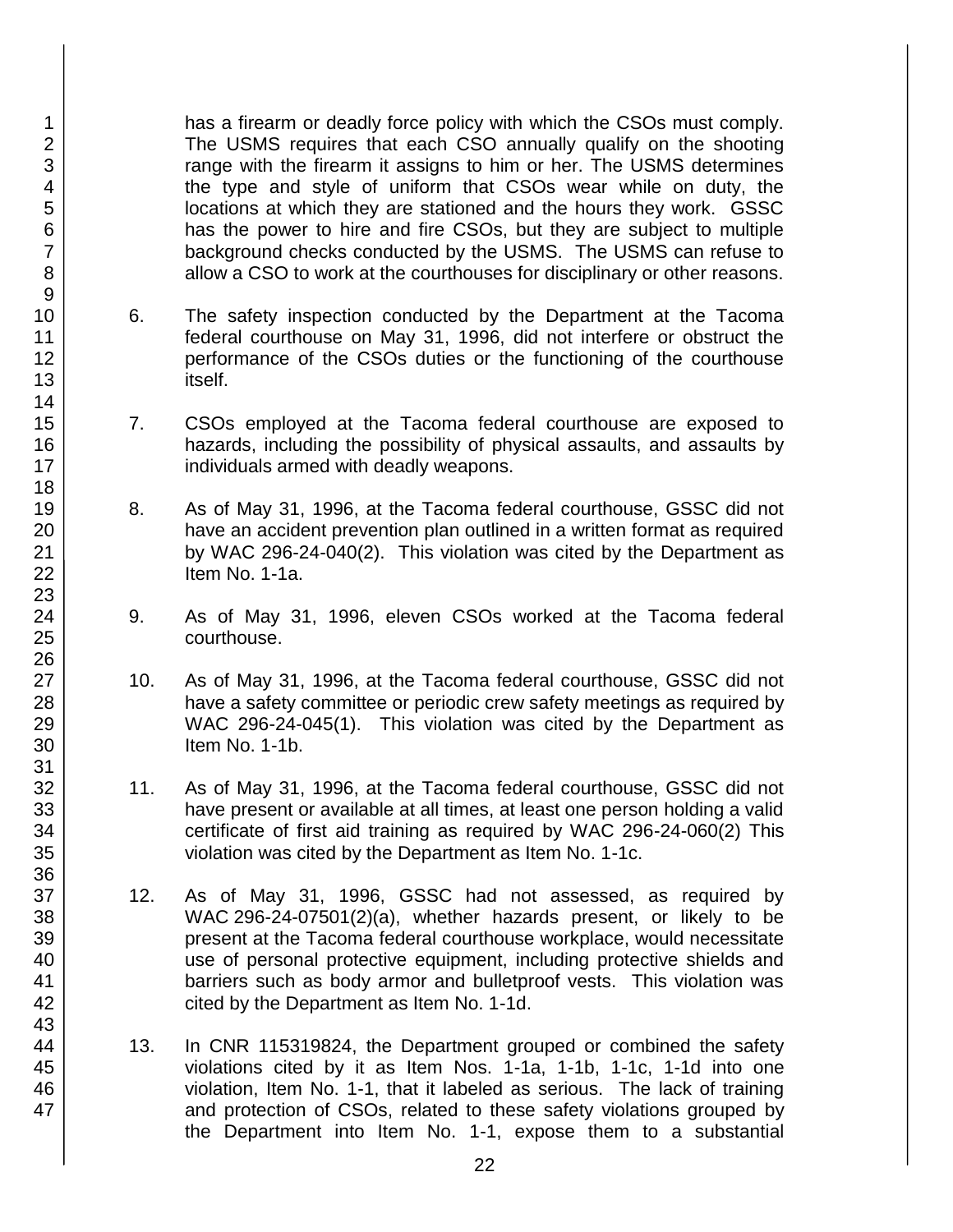probability of serious physical harm or death in view of the occupational hazards that they may encounter as part of their duties at the Tacoma federal courthouse. GSSC knew or should have known of this additional exposure of CSOs to serious physical harm or death caused by the lack of training and protection.

- 14. The severity of the potential effects to the CSOs of the safety violations grouped as Item No. 1-1 in CNR No. 115319824, is most accurately rated as a "6" on a scale of "1" to "6" where a "6" corresponds to very severe adverse effects of worker safety or health and a "1" corresponds to a very low severity of adverse effects.
- 15. In regard to Item No. 1-1, of CNR No. 115319824, the employer's good faith is best described as "good."
- 16. The employer has fewer than 50 employees.

### **CONCLUSIONS OF LAW**

- 1. The Board of Industrial Insurance Appeals has jurisdiction over the subject matter and parties to these appeals.
- 2. Federal courthouses are "needful buildings" within the meaning of art. I, § 8, cl. 17 of the United States Constitution.
- 3. The United States has exclusive jurisdiction over the property located at 1010 5<sup>th</sup> Ave. in Seattle, Washington, including the federal courthouse building.
- 4. The United States and the State of Washington have concurrent jurisdiction over the property located at 1717 Pacific Ave. in Tacoma Washington, including the Union Station Building where the federal courthouse is located.
- 5. Property leased, with an option to buy, is the equivalent of property purchased within the meaning of art. I, § 8, cl. 17 of the United States Constitution and RCW 37.04.010.
- 6. The Department of Labor and Industries does not have jurisdiction to enforce safety and health regulations, promulgated under the authority of Chapter 49.17 RCW (WISHA) within the federal courthouse located at 1010 5<sup>th</sup> Ave. in Seattle, Washington.
- 7. The Department of Labor and Industries has jurisdiction to enforce safety and health regulations, promulgated under the authority of Chapter 49.17 RCW (WISHA) within the federal courthouse located at 1717 Pacific Ave. in Tacoma, Washington.